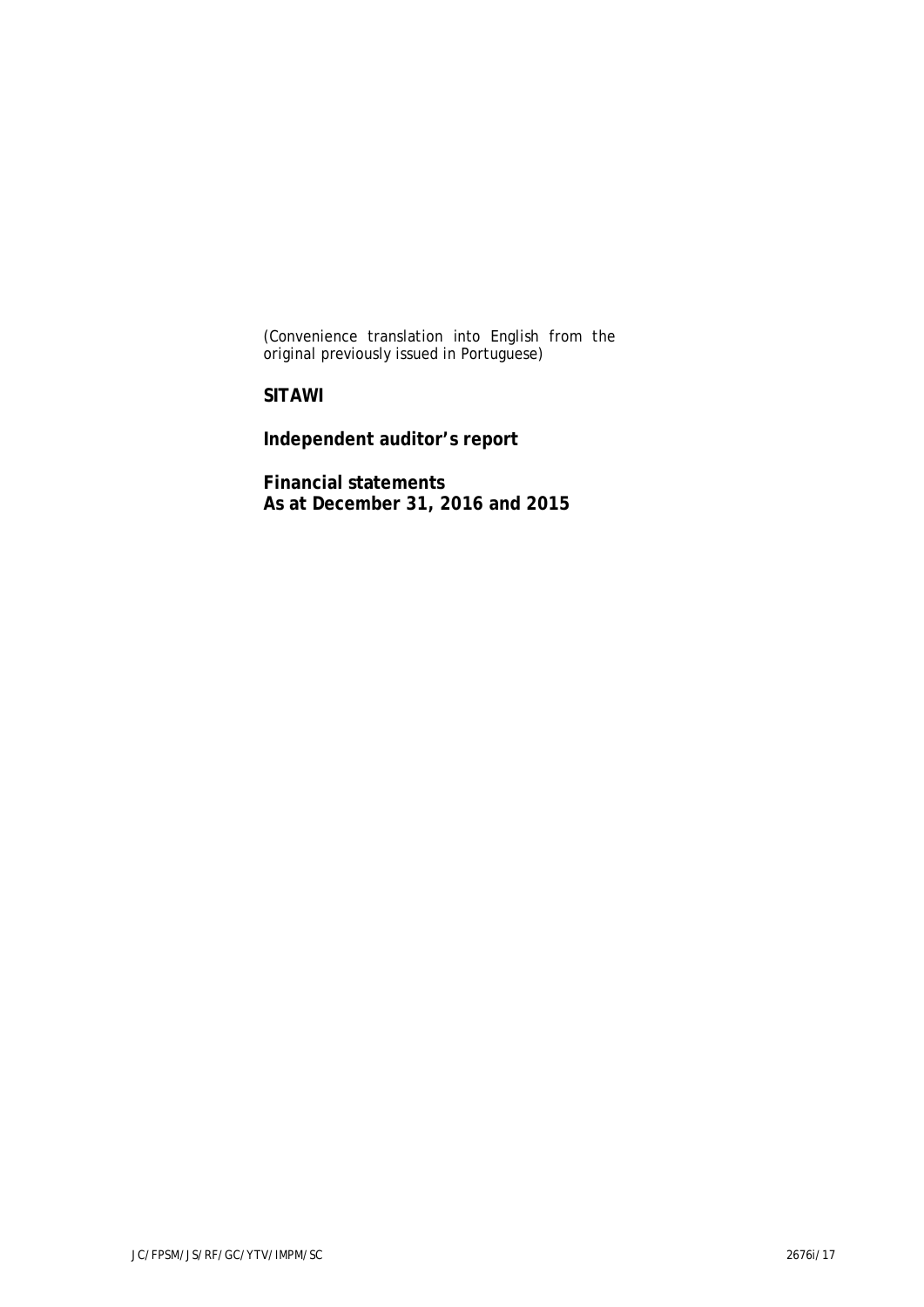**Financial statements As at December 31, 2016 and 2015**

**Contents**

**Independent auditor's report on the financial statements**

- **Statements of financial position**
- **Statements of activities**
- **Statements of comprehensive income**
- **Statements of changes in net assets**
- **Statements of cash flows**
- **Notes to the financial statements**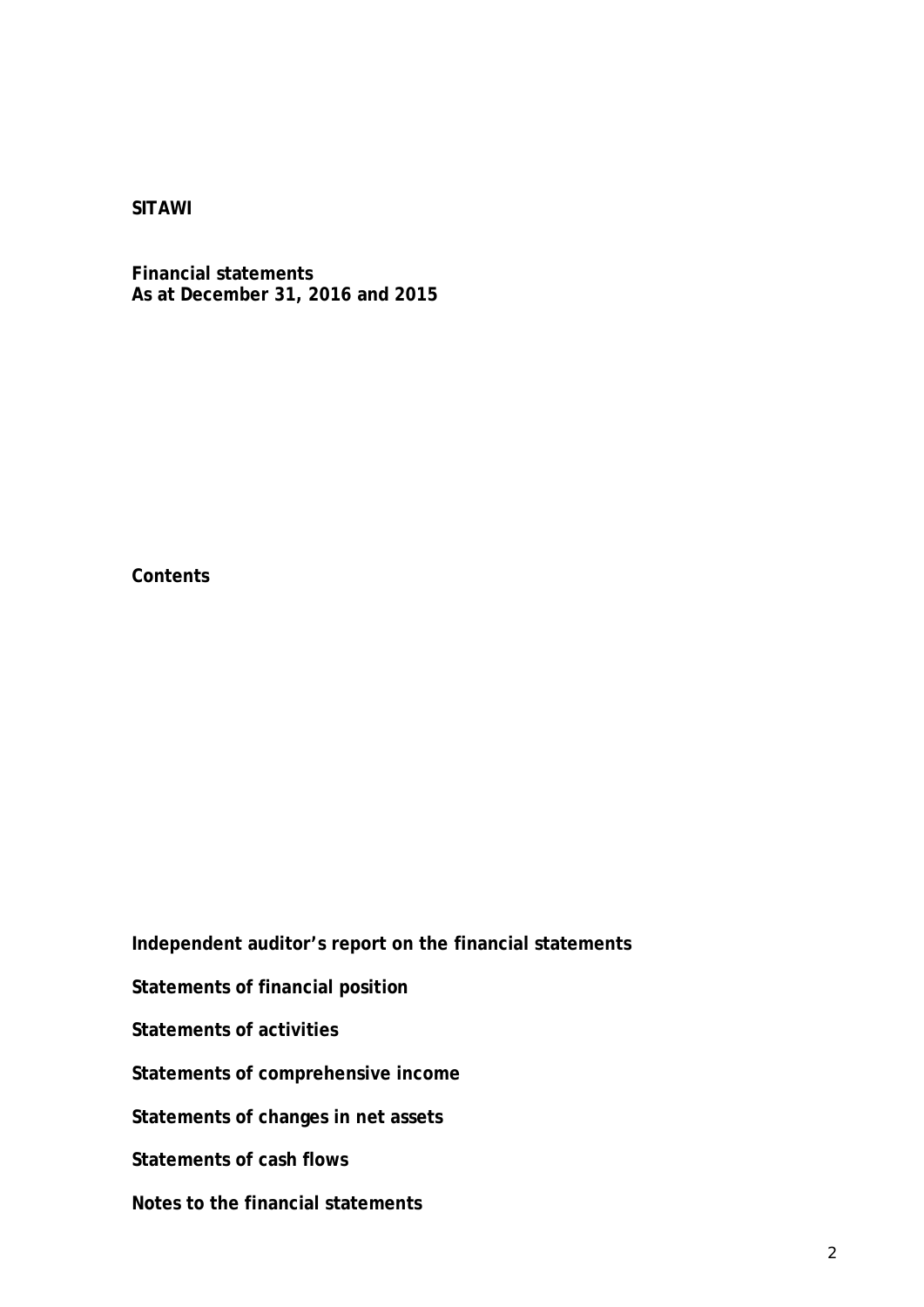

Tel.: +55 21 2210 5166 Rua Buenos Aires, 48 Fax: + 55 21 2224 5285 4º andar - Centro

## **INDEPENDENT AUDITOR'S REPORT ON THE FINANCIAL STATEMENTS**

To the Management of **SITAWI** Rio de Janeiro - RJ

#### **Opinion**

We have audited the financial statements of **SITAWI (the Entity)**, which comprise the statement of financial position as at December 31, 2016 and the respective statements of activities, comprehensive income, changes in net assets and cash flows for the year then ended, as well as the corresponding notes to the financial statements, including a summary of significant accounting policies.

In our opinion, the accompanying financial statements present fairly, in all material respects, the financial position of **SITAWI** as at December 31, 2016, its financial performance and its cash flows for the year then ended, in accordance with the Brazilian accounting practices.

#### **Basis for opinion**

We conducted our audit in accordance with Brazilian and International Standards on Auditing (ISAs). Our responsibilities under those standards are further described in the Auditor's Responsibilities for the Audit of the Financial Statements section of our report. We are independent of the Entity in accordance with the relevant ethical principles established in the Code of Ethics for Professional Accountants and in the professional standards issued by the Brazilian Federal Association of Accountants (CFC), and we have fulfilled our other ethical responsibilities in accordance with these standards. We believe that the audit evidence we have obtained is sufficient and appropriate to provide a basis for our opinion.

#### **Responsibilities of management and those charged with governance for the financial statements**

Management is responsible for the preparation and fair presentation of the financial statements in accordance with Brazilian accounting practices, and for such internal control as management determines is necessary to enable the preparation of financial statements that are free from material misstatement, whether due to fraud or error.

In preparing the financial statements, management is responsible for assessing the Entity's ability to continue as a going concern, disclosing, as applicable, matters related to going concern and using the going concern basis of accounting unless management either intends to liquidate the Entity or to cease operations, or has no realistic alternative but to do so.

Those charged with governance are responsible for overseeing the Entity's financial reporting process.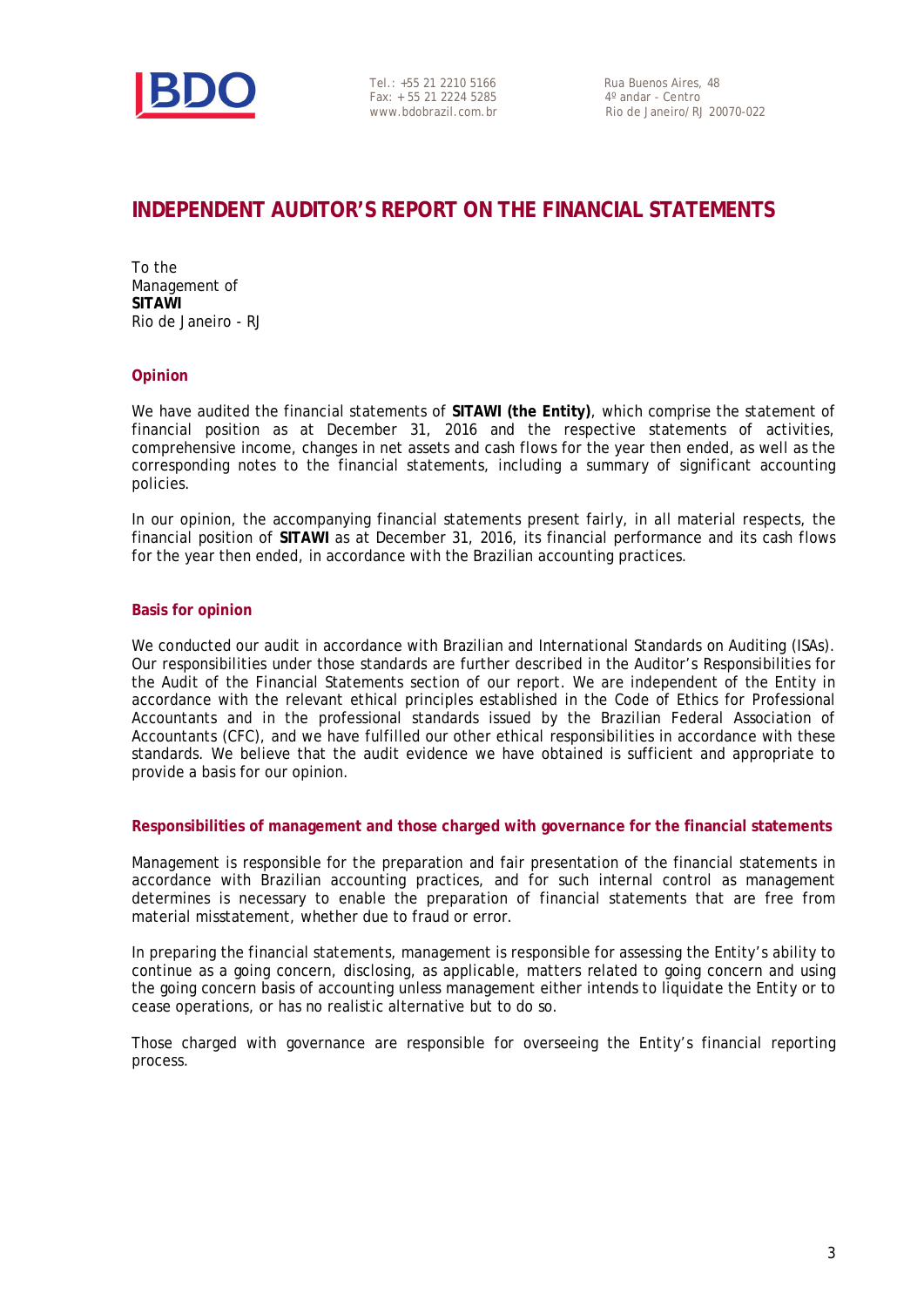

#### **Independent Auditor's Responsibilities for the Audit of the Financial Statements**

Our objectives are to obtain reasonable assurance about whether the financial statements as a whole are free from material misstatement, whether due to fraud or error, and to issue an auditor's report that includes our opinion. Reasonable assurance is a high level of assurance, but is not a guarantee that an audit conducted in accordance with Brazilian and International Standards on Auditing (ISAs) will always detect a material misstatement when it exists. Misstatements can arise from fraud or error and are considered material if, individually or in the aggregate, they could reasonably be expected to influence the economic decisions of users taken on the basis of these financial statements.

As part of an audit in accordance with Brazilian standards and ISAs, we exercise professional judgment and maintain professional skepticism throughout the audit. We also:

- § Identify and assess the risks of material misstatement of the financial statements, whether due to fraud or error, design and perform audit procedures responsive to those risks, and obtain audit evidence that is sufficient and appropriate to provide a basis for our opinion. The risk of not detecting a material misstatement resulting from fraud is higher than for one resulting from error, as fraud may involve collusion, forgery, intentional omissions, misrepresentations, or the override of internal control;
- § Obtain an understanding of internal control relevant to the audit in order to design audit procedures that are appropriate in the circumstances, but not for the purpose of expressing an opinion on the effectiveness of the Entity's internal control;
- Evaluate the appropriateness of accounting policies used and the reasonableness of accounting estimates and related disclosures made by management;
- § Conclude on the appropriateness of management's use of the going concern basis of accounting and, based on the audit evidence obtained, whether uncertainty exists related to events or conditions that may cast significant doubt on the Entity's ability to continue as a going concern. If we conclude that a material uncertainty exists, we are required to draw attention in our auditor's report to the related disclosures in the financial statements or, if such disclosures are inadequate, to modify our opinion. Our conclusions are based on the audit evidence obtained up to the date of our auditor's report. However, future events or conditions may cause the Entity to cease to continue as a going concern;
- Evaluate the overall presentation, structure and content of the financial statements, including the disclosures, and whether the financial statements represent the underlying transactions and events in a manner that achieves fair presentation.

We communicate with those charged with governance regarding, among other matters, the planned scope and timing of the audit and significant audit findings, including any significant deficiencies in internal controls that we identify during our audit.

The accompanying financial statements have been translated into English for the convenience of readers outside Brazil.

Rio de Janeiro, June 05, 2017.

**BDO RCS Auditores Independentes SS CRC 2 SP 013846/F**

**Accountant CRC 1 SP 197232/0-6 –S - RJ Accountant CRC 1 RJ 092490/O-3**

**Julian Clemente Fernando Pereira da Silva Marques**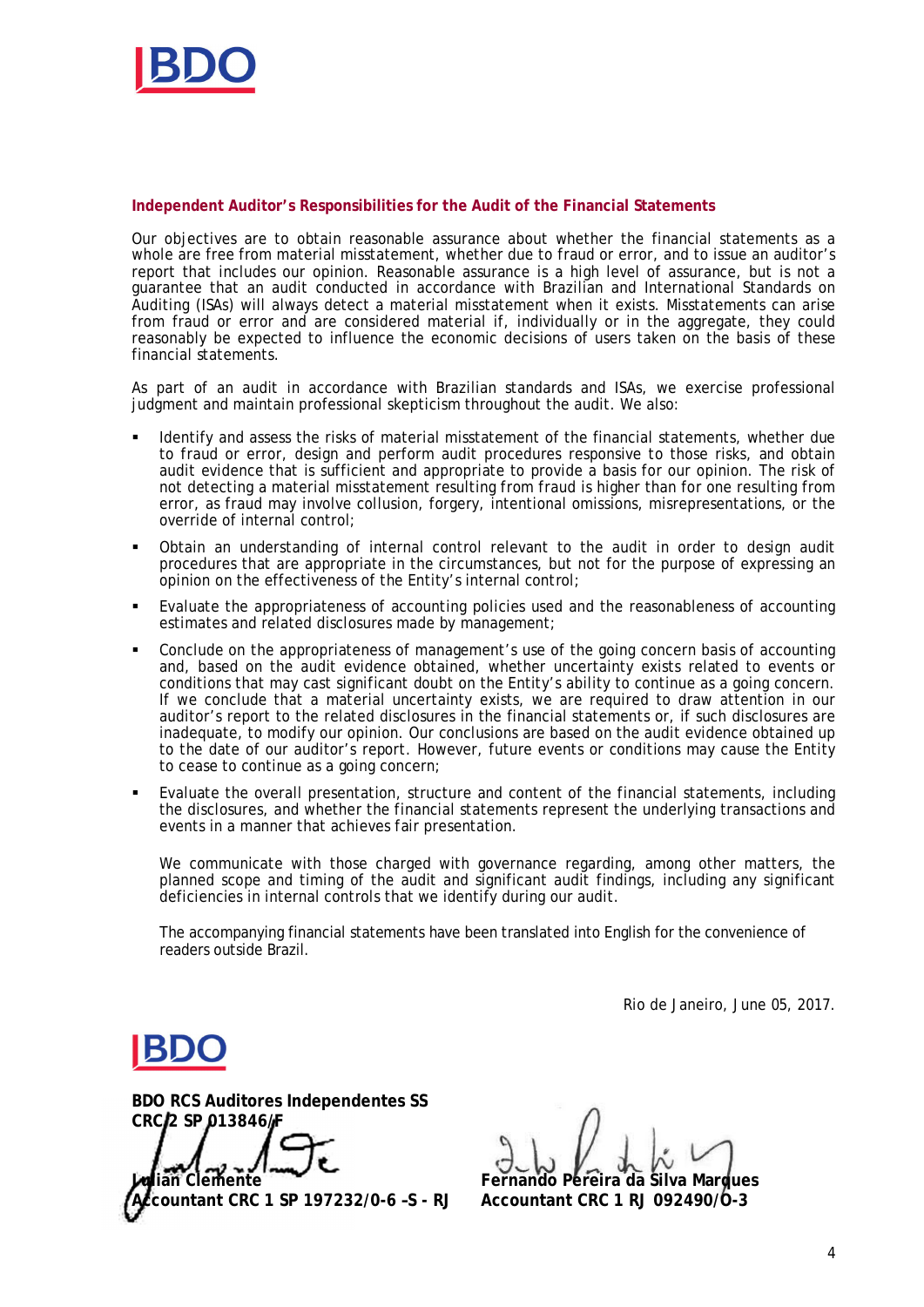### **Statements of financial position As at December 31, 2016 and 2015 (In Brazilian Reais)**

| Assets                                                                    |                |           |                          | Liabilities and net assets       |      |             |           |
|---------------------------------------------------------------------------|----------------|-----------|--------------------------|----------------------------------|------|-------------|-----------|
| Current                                                                   | Note           | 2016      | 2015                     | Current                          | Note | 2016        | 2015      |
| Cash and cash equivalents                                                 | 3              | 2,833,709 | 2,056,901                | Labor liabilities                | 10   | 6,324       | 30,351    |
| Accounts receivable                                                       |                | 84,210    | $\overline{\phantom{a}}$ | Tax liabilities                  | 11   | 3,193       | 7,662     |
| Environmental and social loans                                            | 5              | 679,659   | 763,392                  | Other accounts payable           | 12   | 2,065       | 67,468    |
| Recoverable taxes and contributions                                       |                |           | 36,271                   | Obligations with transfers       | 13   | 3, 187, 954 | 2,116,768 |
| Prepaid expenses                                                          | 6              | 5,989     |                          |                                  |      | 3,199,536   | 2,222,249 |
| Other receivables                                                         | $\overline{7}$ | 4,752     |                          |                                  |      |             |           |
|                                                                           |                | 3,608,319 | 2,856,564                | Net assets                       | 14   |             |           |
|                                                                           |                |           |                          | Social fund                      |      | 1,090,057   | 1,059,629 |
| Noncurrent                                                                |                |           |                          |                                  |      | 1,090,057   | 1,059,629 |
| Environmental and social loans                                            | 5              | 596,557   | 412,184                  |                                  |      |             |           |
| Deposits and guarantees                                                   | 8              | 29,154    |                          |                                  |      |             |           |
|                                                                           |                | 625,711   | 412,184                  |                                  |      |             |           |
| <b>Fixed assets</b>                                                       | 9              | 55,563    | 13,130                   |                                  |      |             |           |
|                                                                           |                | 55,563    | 13,130                   |                                  |      |             |           |
|                                                                           |                |           |                          |                                  |      |             |           |
| Total assets                                                              |                | 4,289,593 | 3,281,878                | Total liabilities and net assets |      | 4,289,593   | 3,281,878 |
| The accompanying notes are an integral part of these financial statements |                |           |                          |                                  |      |             |           |

**The accompanying notes are an integral part of these financial statements.**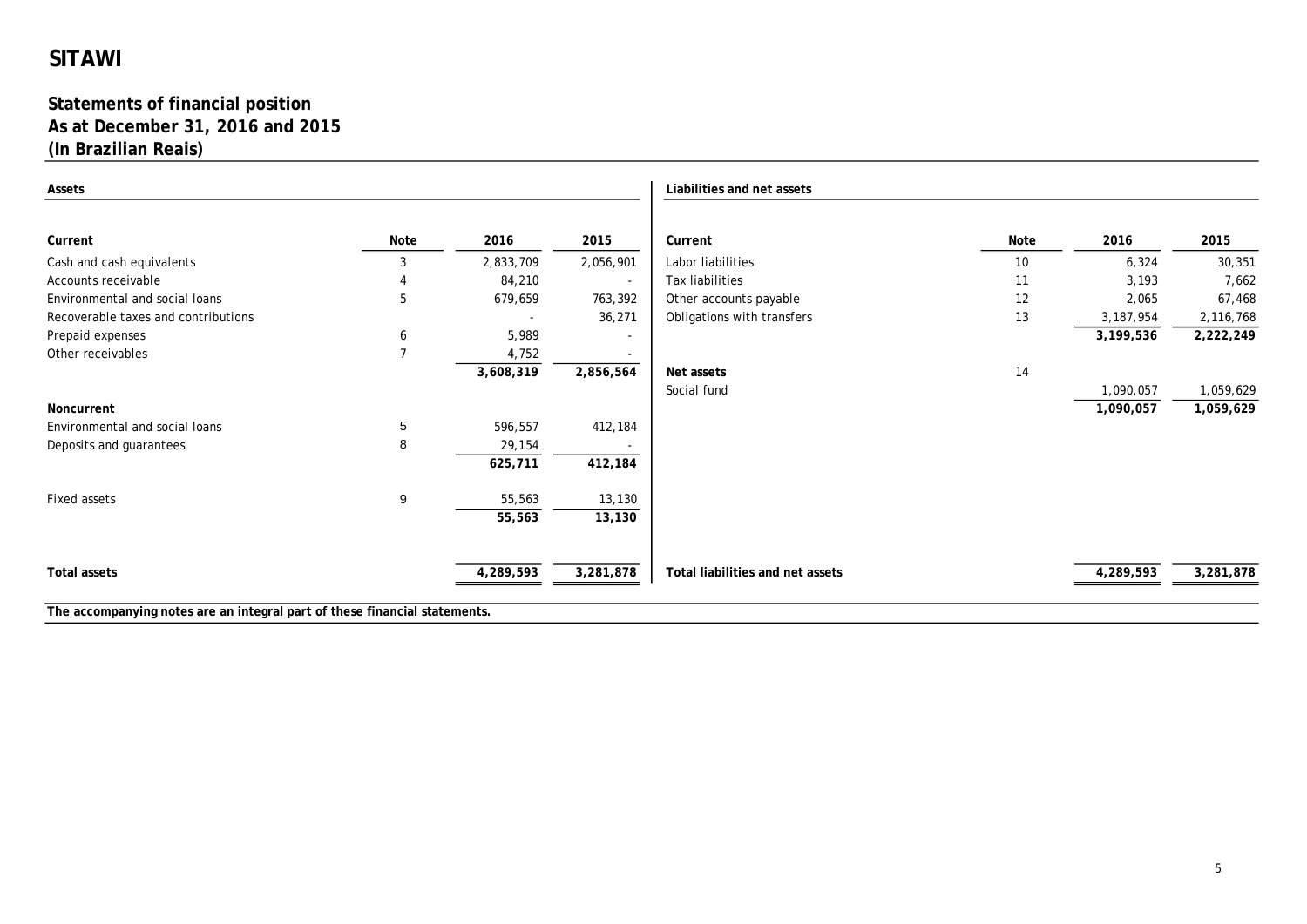# **Statements of activities As at December 31, 2016 and 2015 (In Brazilian Reais)**

| Net operating revenue                                                      | Note | 2016          | 2015          |
|----------------------------------------------------------------------------|------|---------------|---------------|
| Revenue from services                                                      | 18   | 288,849       | 307,140       |
| Revenue from donations                                                     | 15   | 1,160,781     | 1,253,847     |
| Net revenues with loans                                                    | 15   | 61,778        | 159,522       |
| Reversal of funds                                                          | 15   | 191,552       | 96,407        |
|                                                                            |      | 1,702,960     | 1,816,916     |
| Operating revenues (expenses)                                              |      |               |               |
| Expenses on personnel                                                      | 16   | (538, 686)    | (442, 472)    |
| General and administrative expenses                                        | 17   | (1, 196, 245) | (992, 029)    |
| Other operating revenues (expenses)                                        |      | (90)          |               |
|                                                                            |      | (1, 735, 021) | (1, 434, 501) |
| Financial income, net                                                      | 19   | 86,011        | 68,030        |
|                                                                            |      | 86,011        | 68,030        |
| Surplus for the year                                                       |      | 53,950        | 450,445       |
| The accompanying notes are an integral part of these financial statements. |      |               |               |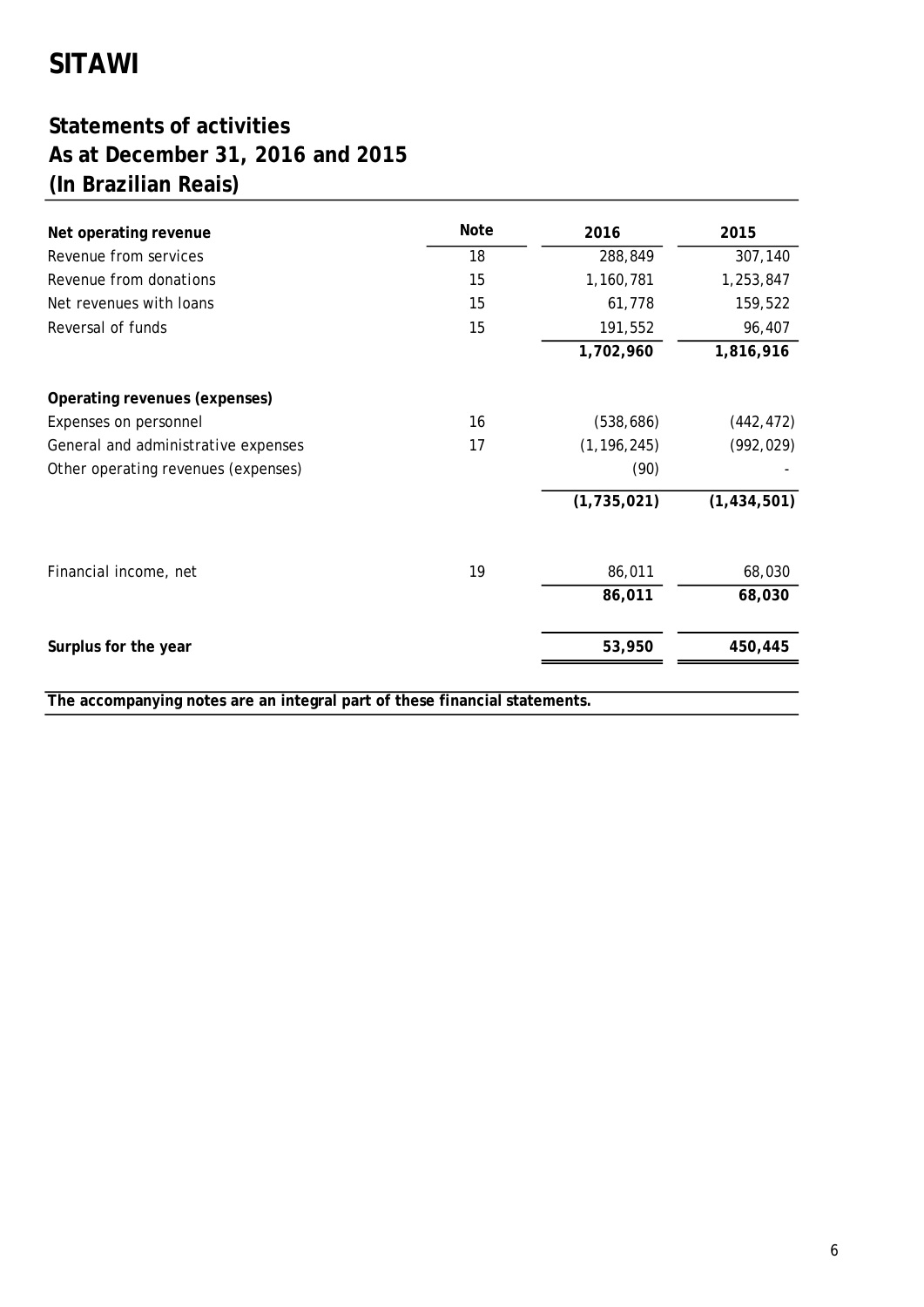# **(In Brazilian Reais) Statements of comprehensive income As of December 31, 2016 and 2015**

|                                         | 2016                     | 2015    |
|-----------------------------------------|--------------------------|---------|
| Surplus for the year                    | 53,950                   | 450,445 |
| Other comprehensive income              | $\overline{\phantom{0}}$ |         |
| Total comprehensive income for the year | 53,950                   | 450,445 |
|                                         |                          |         |

**The accompanying notes are an integral part of these financial statements.**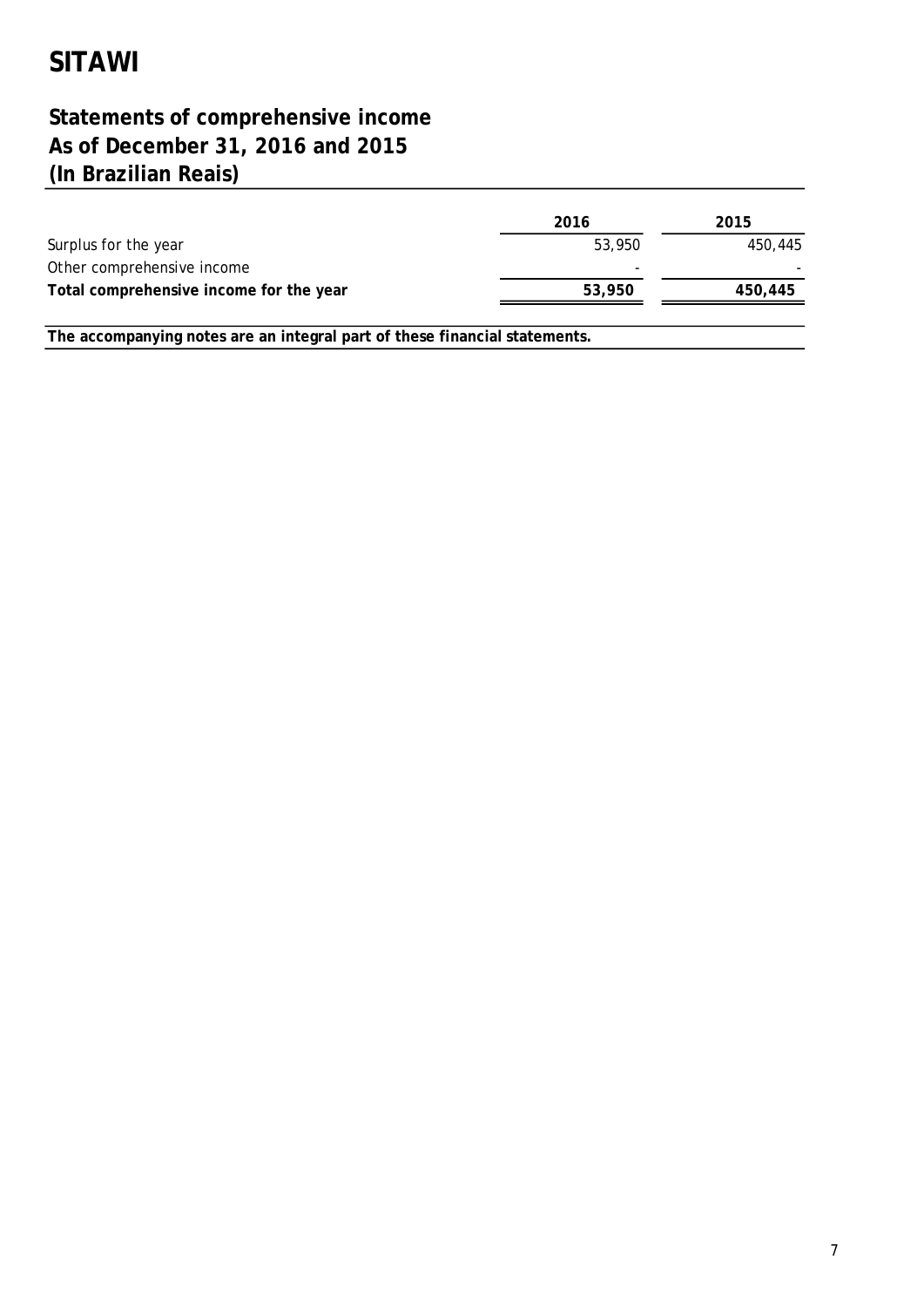# **Statements of changes in net assets As at December 31, 2016 and 2015 (In Brazilian Reais)**

|                                                                            | Social fund | Accumulated surplus | Total     |
|----------------------------------------------------------------------------|-------------|---------------------|-----------|
| Balances as at December 31, 2014                                           | 422,044     | 216,619             | 638,663   |
| Surplus for the year                                                       |             | 450,445             | 450,445   |
| Others                                                                     |             | (29, 480)           | (29, 480) |
| Appropriation to net assets                                                | 637,585     | (637, 585)          |           |
| Balances as at December 31, 2015                                           | 1,059,629   |                     | 1,059,629 |
| Surplus for the year                                                       |             | 53,950              | 53,950    |
| Others                                                                     |             | (23, 522)           | (23, 522) |
| Appropriation to net assets                                                | 30,428      | (30, 428)           |           |
| Balances as at December 31, 2016                                           | 1,090,057   |                     | 1,090,057 |
| The accompanying notes are an integral part of these financial statements. |             |                     |           |

8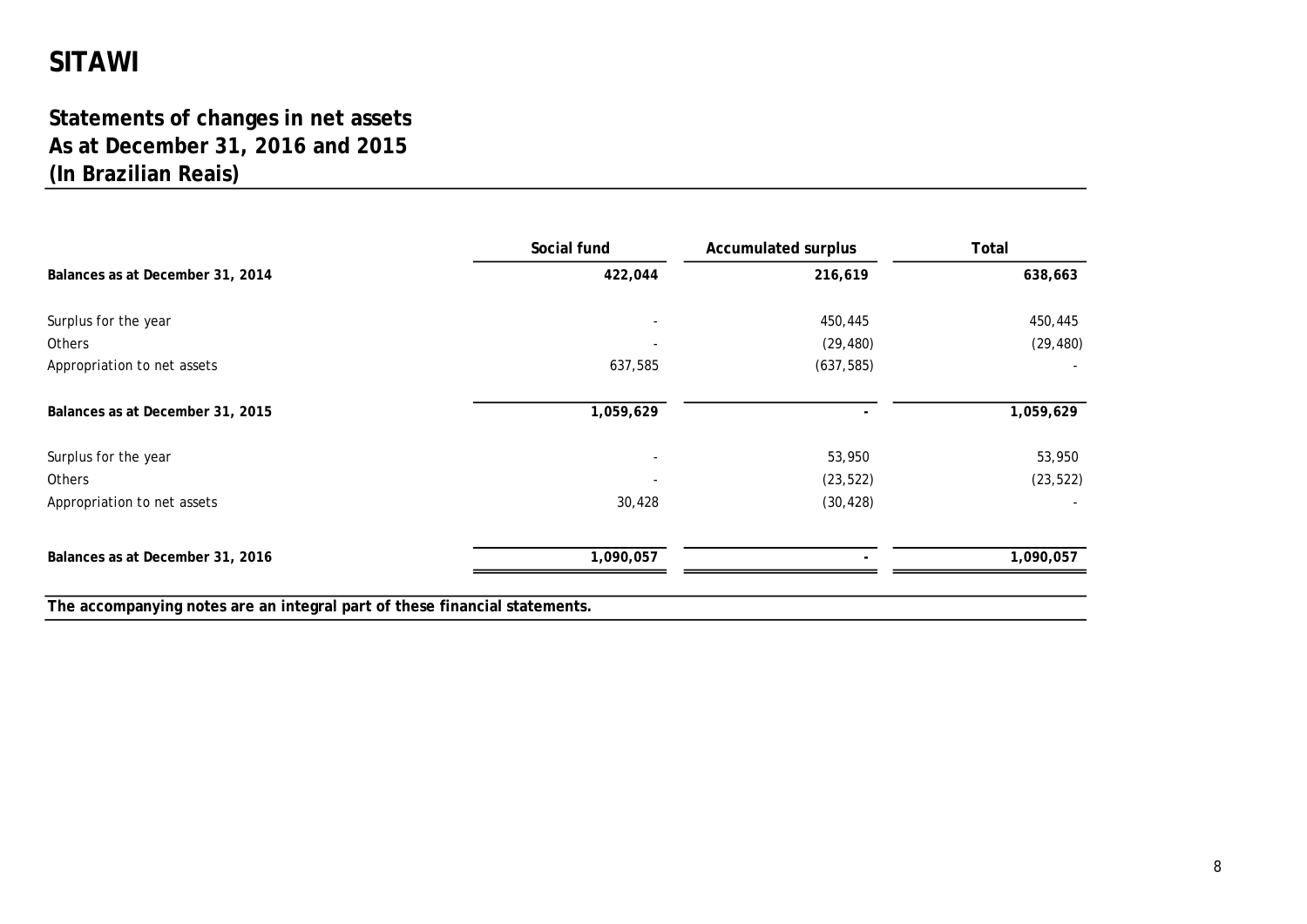## **Statements of cash flows As at December 31, 2016 and 2015 (In Brazilian Reais)**

| Surplus for the year                                                               |            |            |
|------------------------------------------------------------------------------------|------------|------------|
|                                                                                    | 53,950     | 450,446    |
| Adjustment to reconcile surplus of the year with cash from operating<br>activities |            |            |
| Depreciation                                                                       | 6,027      | 2,067      |
| Others                                                                             | (23, 522)  | (29, 480)  |
| Adjusted surplus for the year                                                      | 36,455     | 423,033    |
| Changes in current and noncurrent operating assets                                 |            |            |
| Recoverable taxes                                                                  | 36,272     | (11, 300)  |
| Accounts receivable                                                                | (84, 210)  |            |
| Others                                                                             | (39,906)   |            |
| Environmental and social loans                                                     | (100, 640) | (381, 031) |
|                                                                                    | (188, 484) | (392, 331) |
| Changes in operating liabilities                                                   |            |            |
| Obligations with transfers                                                         | 1,071,186  | 748,403    |
| <b>Tax liabilities</b>                                                             | (4, 469)   | (12, 866)  |
| Payroll and social charges                                                         | (24, 027)  | 30,093     |
| Other liabilities                                                                  | (65, 403)  | 60,116     |
|                                                                                    | 977,287    | 825,746    |
| Net cash from operating activities                                                 | 825,258    | 856,448    |
| Cash flows from investing activities                                               |            |            |
| Addition of fixed assets                                                           | (48, 450)  |            |
| Net cash from investing activities                                                 | (48, 450)  |            |
| Net increase in cash and cash equivalents                                          | 776,808    | 856,448    |
| Cash and cash equivalents at beginning of year                                     | 2,056,901  | 1,200,453  |
| Cash and cash equivalents at end of year                                           | 2,833,709  | 2,056,901  |
|                                                                                    |            |            |
| Net increase in cash and cash equivalents                                          | 776,808    | 856,448    |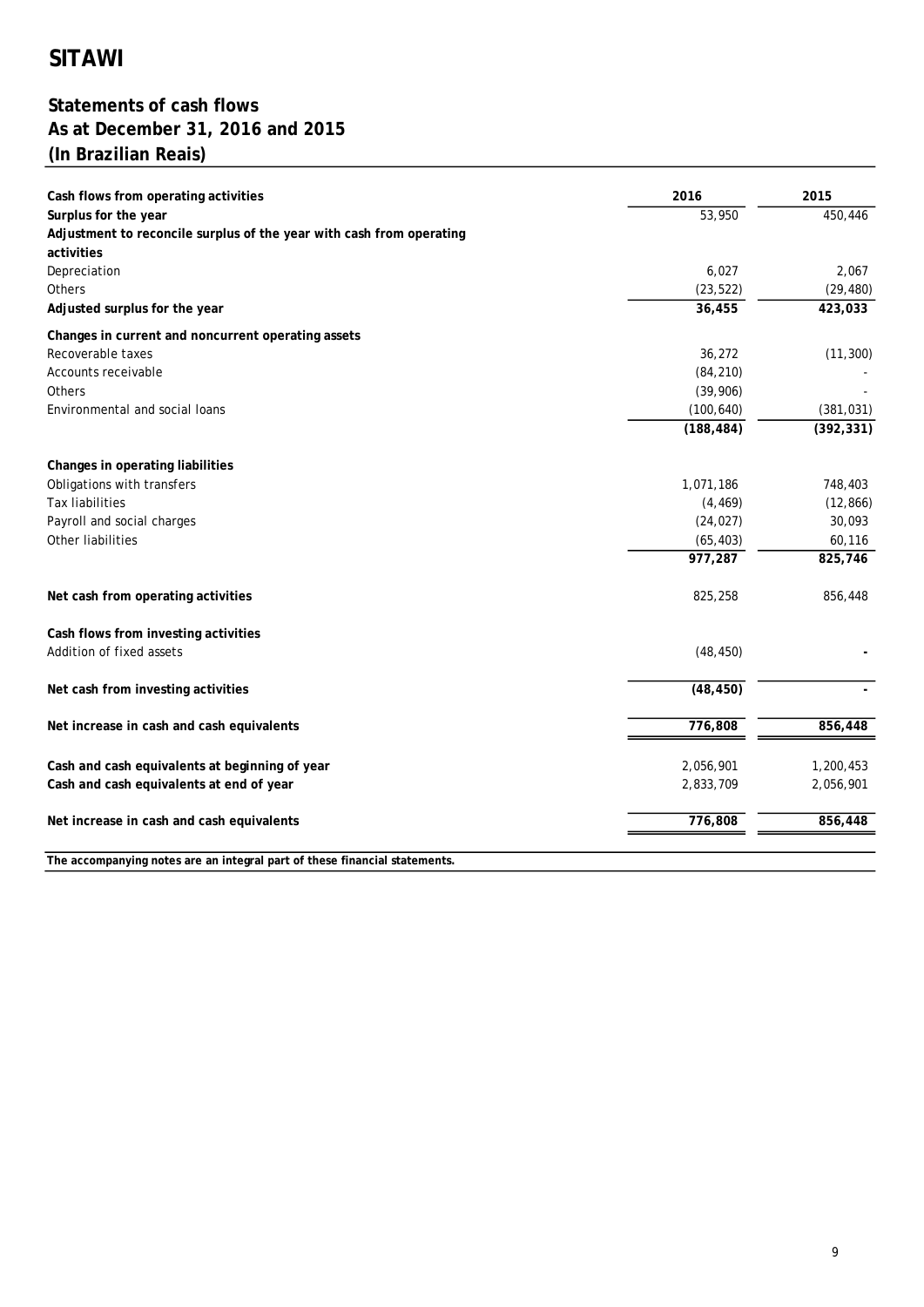#### **1. General information**

SITAWI ("Entity") is a nonprofit organization linked to no parties or religion, which has been working for 10 years in Brazil to develop financial solutions for social and environmental impact. Since 2010, the Entity has the certificate of Civil Society Organization in Public Interest (OSCIP).

The Entity's work is developed in partnership with local organizations and groups, either profit or nonprofit, whose mission is to have great social and environmental impact.

The experience indicates that more capital, more types of capital and a greater efficiency in allocating and using capital transform more lives. Thus, SITAWI also works with families, financial institutions and companies, supporting their strategies of allocating charitable or investment funds.

The Entity's purpose, according to its articles of organization, is to promote social-economic development by providing credit and technical and managing guidance to nonprofit organizations, micro and medium-sized companies, associations, cooperative companies and similar legal entities that intend to implement projects of significant environmental and social impact and that are excluded from the Brazilian financial system, considering their characteristics, size, credit risk and/or impossibility to offer guarantees.

- **2. Presentation of financial statements and main accounting practices**
	- **2.1. Presentation of the financial statements**

The Entity's financial statements are being presented according to the accounting standards adopted in Brazil, which include the Resolutions of the Federal Association of Accountants (CFC) and Pronouncements of the Accounting Pronouncements Committee (CPCs).

As the Entity is a non-profit organization, the financial statements were mainly prepared in accordance with ITG 2002 – Non-profit entity, approved by Decision No. 1.409 of September 21, 2012, by Technical Notice CTG 2000, approved by Decision No. 1.159 of February 13, 2009, of the CFC, and by NBC TG 1000 - Accounting for Small and Midsized entities, for the aspects not addressed by ITG 2002.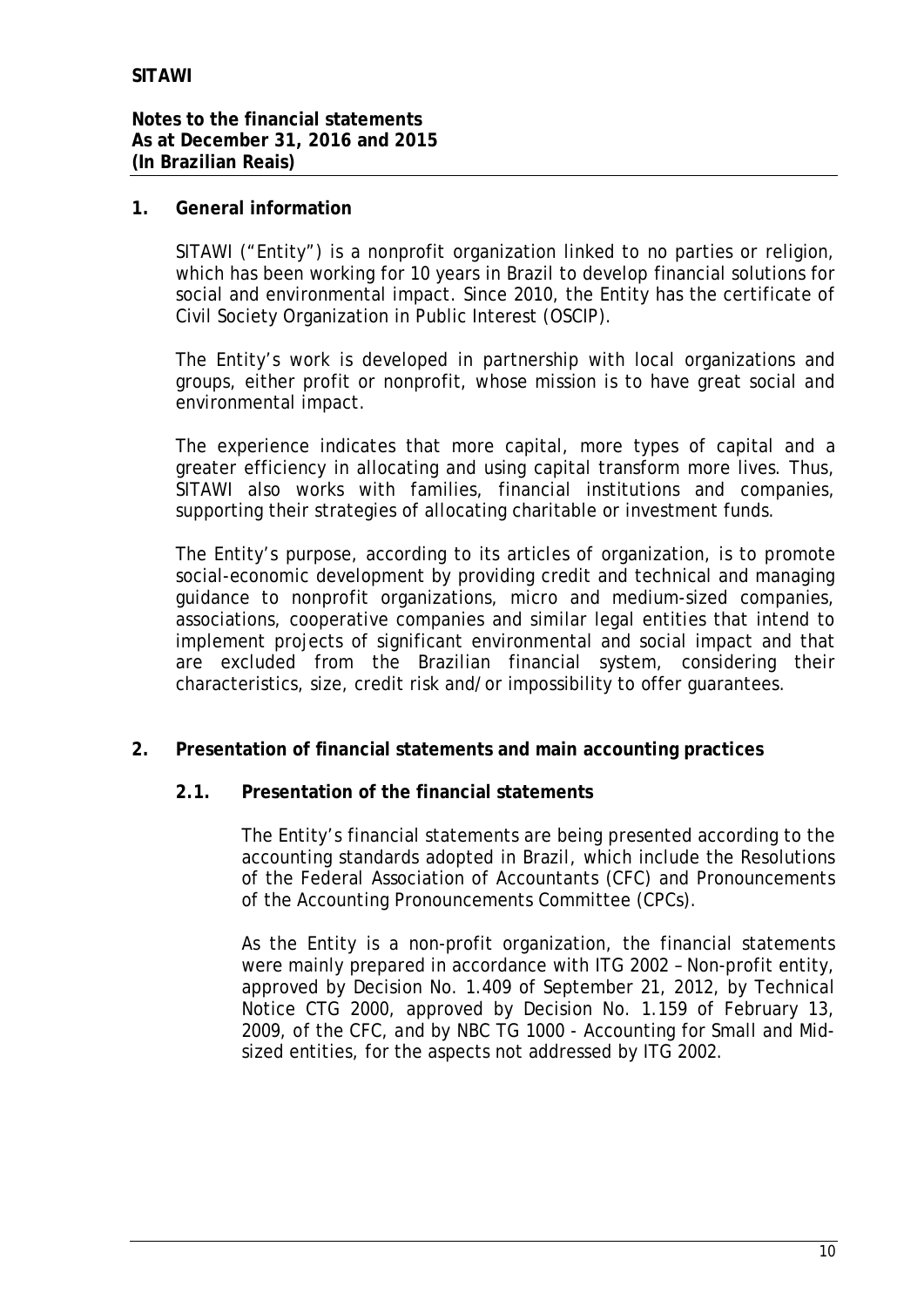### **2.2. Significant accounting practices adopted**

The financial statements have been prepared in accordance with accounting practices adopted in Brazil, as follows:

**a. Functional currency**

The Entity's management established that its functional currency is the Brazilian Real, according to the provisions of CPC Technical Pronouncement No. 02 (effects on changes in exchange rates and translation of financial statements).

**b. Cash and cash equivalents**

These include bank demand deposits and financial investments realizable within ninety (90) days from investment date or considered of immediate liquidity or convertible into a known cash amount, subject to an insignificant risk of change in value. They are recorded at cost plus income earned up to balance sheet date, not exceeding their market or realization value.

**c. Recognition of revenues and expenses**

Expenses are recorded on the accrual basis and revenues from donations are recorded on cash basis, except for financial revenues, which are also recorded on the accrual basis. The surplus resulting from the Entity's activities is added to net assets only at the end of each fiscal year.

**d. Fixed assets**

These are stated at cost, less accumulated depreciation calculated using the straight-line method at annual rates that consider the useful economic lives of the assets.

Fixed assets, other non-current assets and material current assets are reviewed annually for impairment. Management tested its assets pursuant to CPC 01, approved by CVM Resolution No. 527/2007 and found no signs of impairment. The assets are realized within satisfactory periods.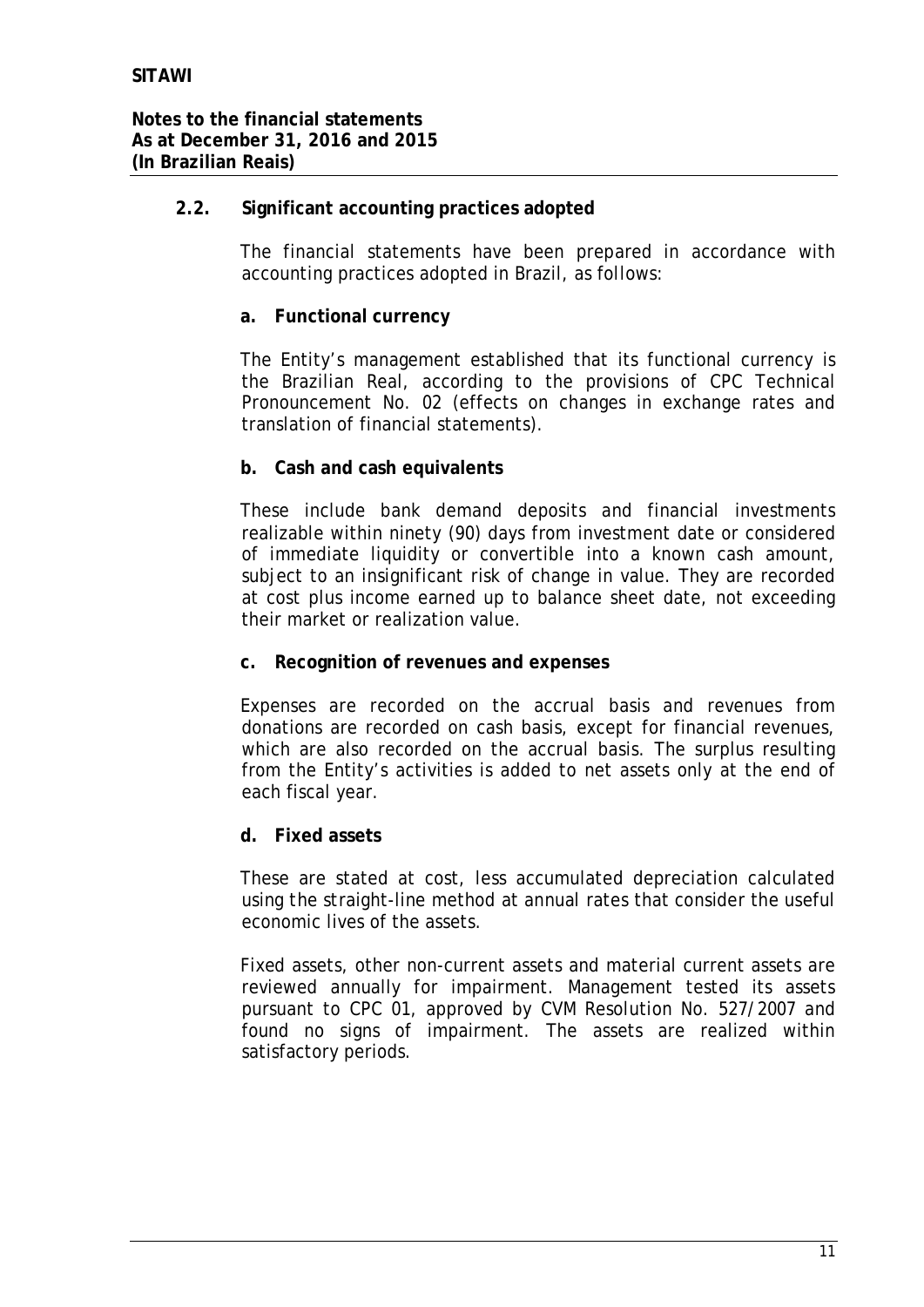**e. Other current and noncurrent assets and liabilities**

They are stated at known or payable amounts, plus, when applicable, the respective charges and monetary variations.

**f. Surplus for the year**

It is added to net assets by the end of fiscal year.

**g. Tax liabilities**

As a not-for-profit entity, it is exempt from Income Tax (IRPJ) and Social Contribution Tax (CSLL) in accordance with article 15 of Law No. 9.532/97. It is also exempt from other federal taxes, such as COFINS and PIS (taxes on sales).

**h. Financial instruments**

Financial assets and liabilities are recorded at fair value plus, when applicable, transaction costs directly attributed to acquisition or to the issue of financial assets or liabilities. These are measured according to the classification of financial instruments in the following categories: financial assets measured at fair value through surplus (deficit), held-to-maturity investments and financial assets available for sale; and financial liabilities measured at fair through surplus (deficit) and other financial liabilities.

**i. Accounting estimates**

These are used to measure and recognize certain assets and liabilities of the Entity's financial statements. Experiences from past and current events, assumptions regarding future events and other objective and subjective factors were considered to determine those estimates. Transaction settlement involving those estimates may result in amounts significantly different from those recorded in the financial statements, due to the inherent inaccuracy of the estimates. The Entity reviews these estimates and assumptions once a year.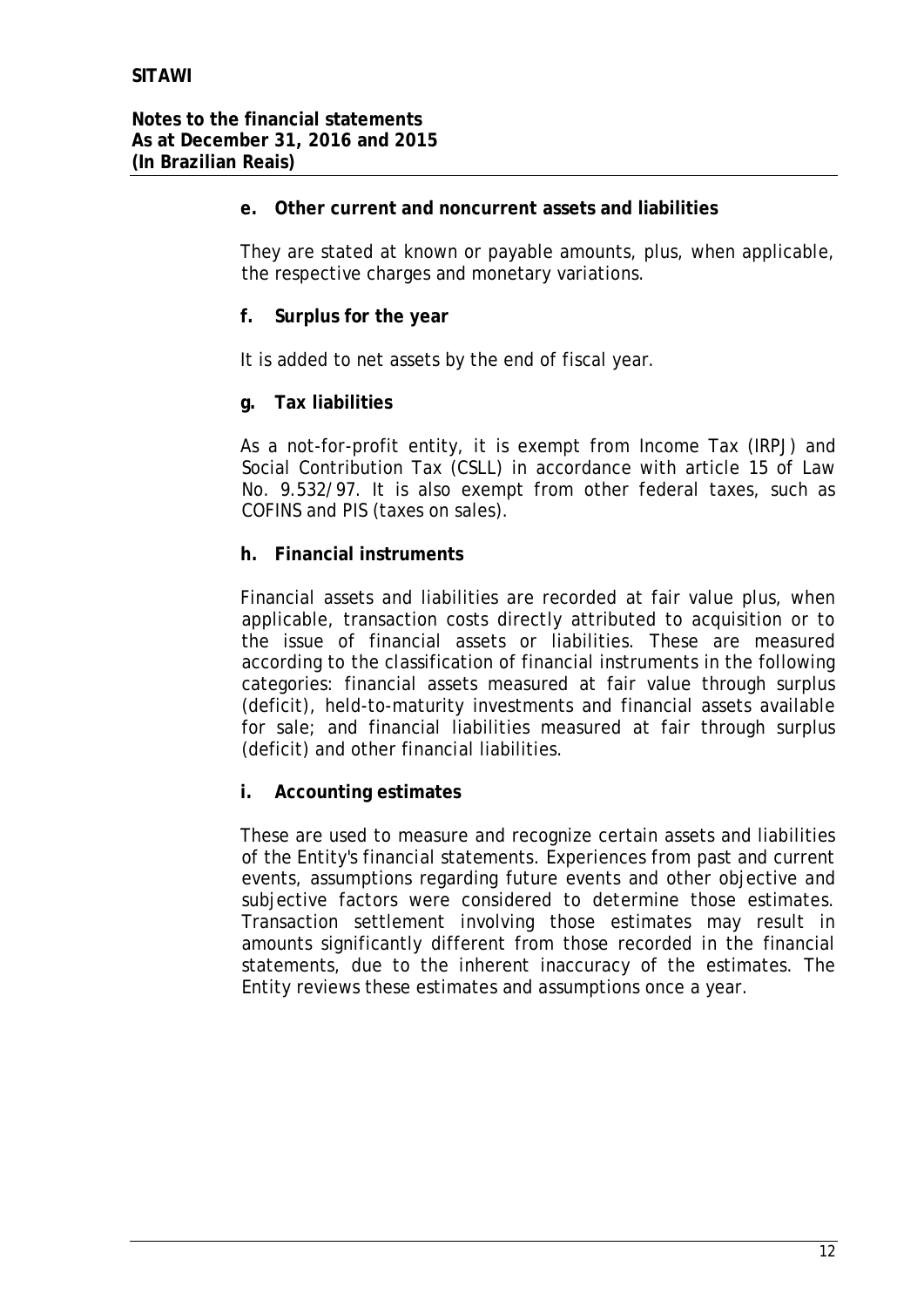**Notes to the financial statements As at December 31, 2016 and 2015 (In Brazilian Reais)**

#### **3. Cash and cash equivalents**

|                                     | 2016      | 2015      |
|-------------------------------------|-----------|-----------|
| Bank accounts                       | 1.345     | 31,845    |
| Highly-liquid financial investments | 2.832.364 | 2,025,056 |
|                                     | 2.833.709 | 2,056,901 |

The financial investments in local currency refer to shares of investment funds which have immediate liquidity and no loss of interest upon redemption. All the investments bear interest at Interbank Deposit Rates (CDI) variation.

#### **4. Accounts receivable**

|                   | 2016   | 2015 |
|-------------------|--------|------|
| Natura Cosméticos | 84,210 | -    |
|                   | 84,210 |      |
|                   |        |      |

#### **5. Environmental and social loans**

These refer to loans of funds for profit or nonprofit organizations which have social or environmental missions, for example, healthcare, shelter, education, gender, race and ethnic equality, or conservation of the ecosystem. Breakdown of loans as at December 31, 2016, is stated as follows:

|                            |          |           | 2016       | 2015     |            |
|----------------------------|----------|-----------|------------|----------|------------|
|                            | Rate     |           |            |          |            |
|                            | p.a.     | Current   | Noncurrent | Current  | Noncurrent |
| Cooperativa Agroindustrial | 12.75    | 58,330    |            | 64,261   |            |
| Solidarium                 | Variable | 84,930    |            | 169,861  | 84,929     |
| Inova Urbis                | 14.25    | 29,010    |            | 51,803   |            |
| Peabiru                    | 11       |           |            | 20,990   |            |
| Ecoservice                 | 11       | 24,176    |            | 24,176   |            |
| Ebenezer                   | variable | 38,402    | 11,247     | 166,527  | 47,317     |
| Flexmedical                | variable | 258,628   | 21,310     | 290.659  | 279,938    |
| Feira Preta                | variable | 60,531    |            |          |            |
| Inocas                     | variable | 58,590    |            |          |            |
| Alpha Lumen                | variable | 33,740    |            |          |            |
| <b>Cies</b>                | variable | 58,297    | 156,480    |          |            |
| Egalite                    | variable |           | 407,520    |          |            |
| Allowance for doubtful     |          |           |            |          |            |
| accounts (PECLD)           |          | (24, 975) |            | (24,885) |            |
|                            |          | 679,659   | 596,557    | 763,392  | 412,184    |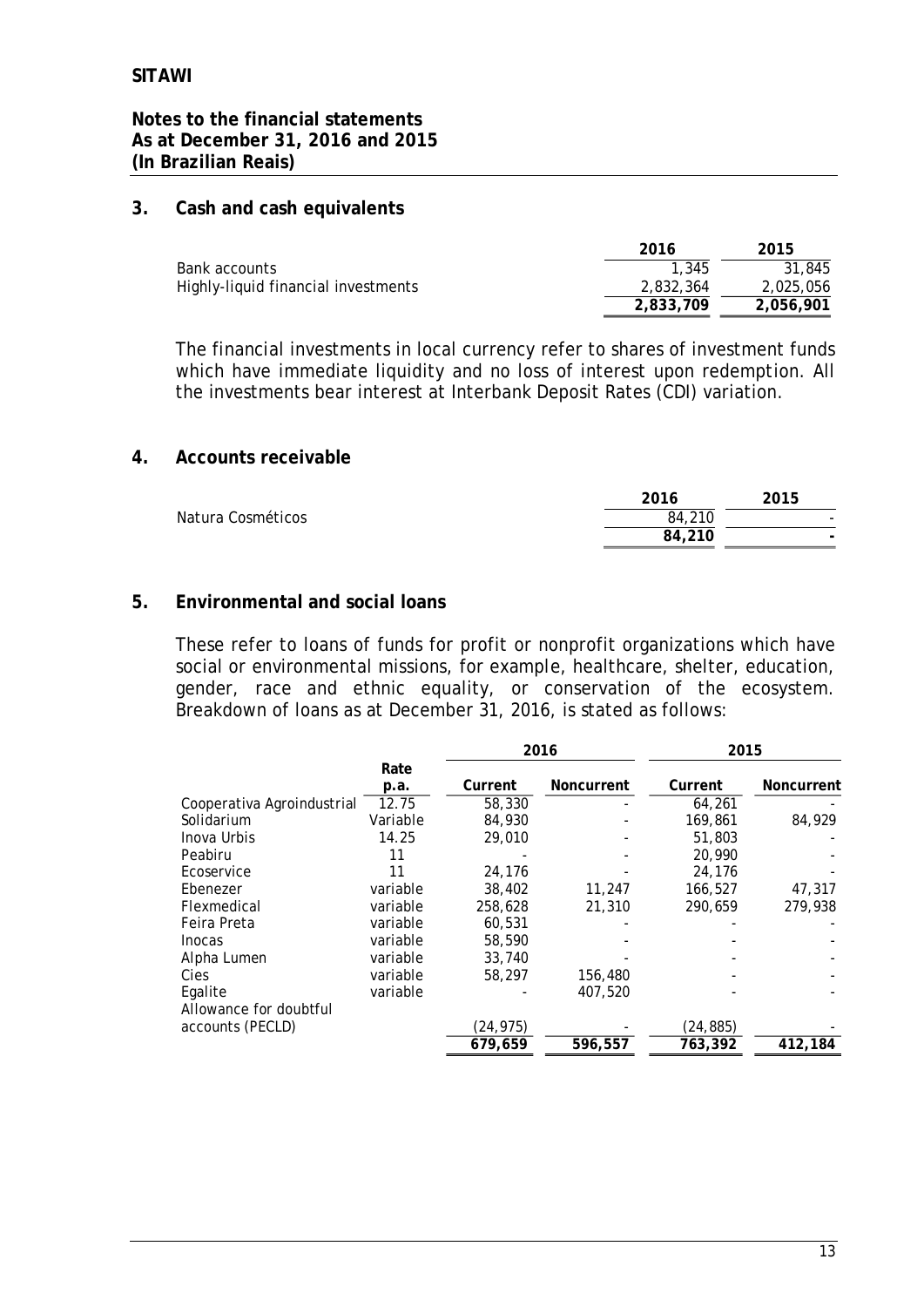> On June 01, 2015, an agreement between SITAWI and Cooperativa Agroindustrial 8 de Junho (Coperjunho) was entered into for the SITAWI to finance the activities of Coperjunho. The agreement was established in the amount of R\$ 75,000 to be paid in eighteen installments with the last installment maturing on January 05, 2017, and bearing annual interest of 12.75%.

> On August 09, 2013, an agreement between the Entity and Solidarium Comércio de Artesanato Ético e Justo Ltda. was entered into for the Entity to finance the activities of Solidarium. The agreement was established in the amount of R\$ 64,735 to be paid in eight installments with the last installment maturing on March 10, 2014, and bearing annual interest of 8.5%. On December 21, 2012, another agreement between the SITAWI and Solidarium Comércio de Artesanato Ético e Justo Ltda. was entered into for the Entity to finance the activities of Solidarium. However, the disbursement only occurred on January 15, 2013. This agreement was established in the amount of R\$ 254,790, adjusted by Central Bank Overnight Rate (SELIC), and its amortization will occur as from 2016.

> On September 11, 2014, an agreement between the Entity and Instituto Peabiru was entered into for the Entity to finance Instituto Peabiru' activities. The agreement was established in the amount of R\$ 55,100 to be paid in eighteen installments with the last installment maturing on March 21, 2016, and bearing annual interest of 11%.

> On August 01, 2014, an agreement between the Entity and A3S-Aquecimento Solar e Soluções Sustentáveis Ltda. (Ecoservice) was entered into for the Entity to finance the activities of Ecoservice. The agreement was established in the amount of R\$ 64,440 to be paid in eighteen installments with the last installment maturing on February 21, 2016, and bearing annual interest of 11%.

> On December 22, 2014, agreements between the Entity and Associação Beneficente Ebenezer (Ebenezer) and between the Entity and Fleximedical Indústria e Comércio de Equipamentos Médicas Ltda. (Fleximedical) were entered into for the Entity to finance both companies' activities. Until December 31, 2014, the amount of R\$ 245,945 was disbursed to Ebenezer and the amount of R\$ 194,370 was disbursed to Fleximedical. Until December 31, 2015, the amount of R\$ 570,000 was disbursed to Fleximedical. Both agreements are paid in 36 installments with the last installment maturing on December 21, 2017 in both cases. Interest corresponds to 11.75% p.a. with adjustments each six months according to SELIC rate.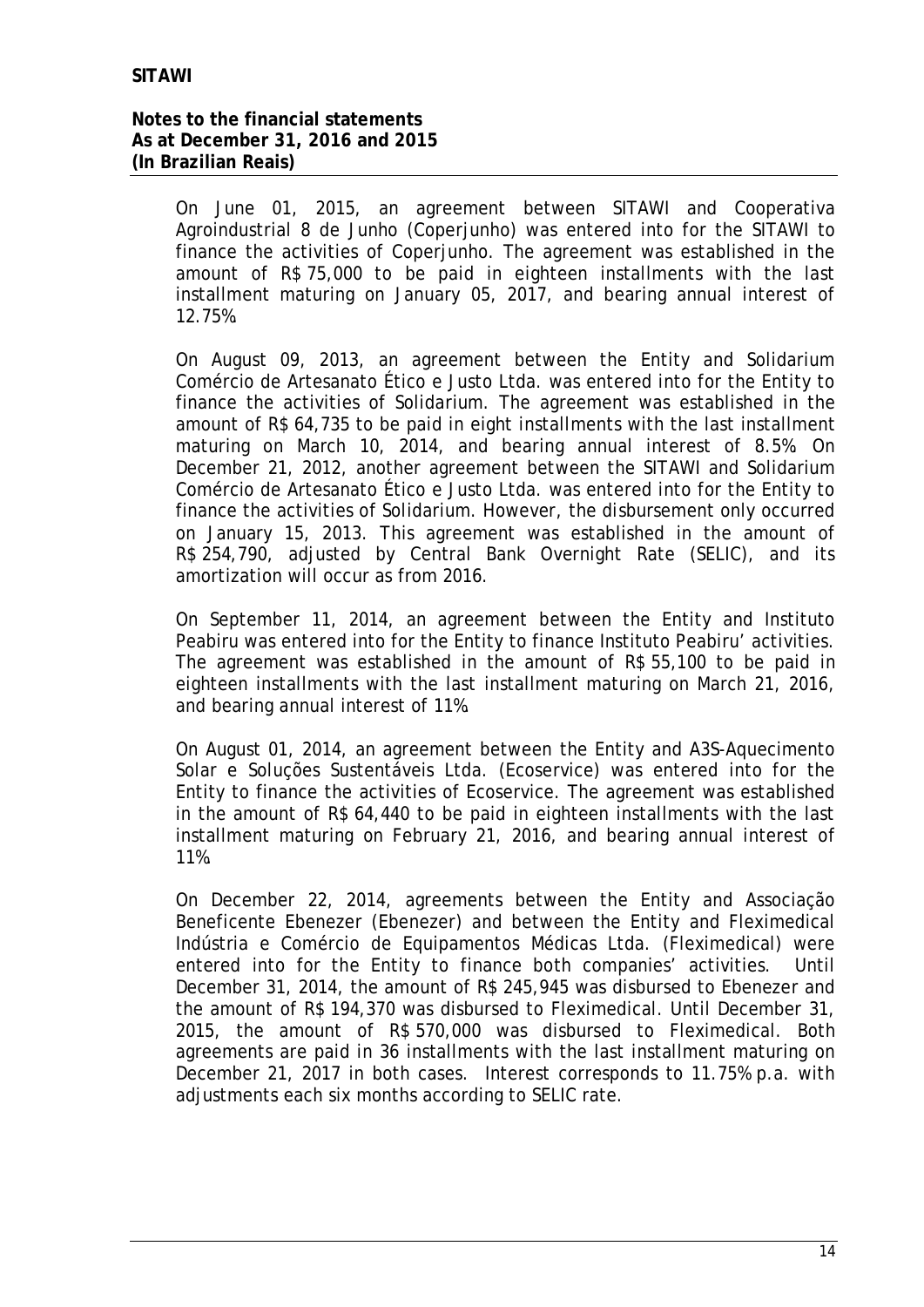> On November 26, 2015, an agreement between the SITAWI and Inova Urbis Consultoria de Projetos Ltda. was entered into for the Entity to finance the activities of Inova Urbis. The agreement was established in the amount of R\$ 51,808 to be paid in eighteen installments with the last installment maturing on June 21, 2016, and bearing annual interest of 14.25%.

> On September 28, 2016, agreements between the SITAWI and Feira Preta were entered into for the Entity to finance the activities of Feira Preta. The agreement was established in the amount of R\$ 60,000.00 to be paid in one single installment on January 21, 2018.

> On September 28, 2016, agreements between the SITAWI and Inocas were entered into for the Entity to finance the activities of Inocas. The agreement was established in the amount of R\$ 58,000.00 to be paid in one single installment on May 21, 2017.

> On September 16, 2016, agreements between the SITAWI and Alpha Lumem were entered into for the Entity to finance the activities of Alpha Lumem. The agreement was established in the amount of R\$ 60,623.00 to be paid in installments, the last maturing on February 23, 2017.

> On September 16, 2016, agreements between the SITAWI and CIES were entered into for the Entity to finance the activities of CIES. The agreement was established in the amount of R\$ 200,000.00 to be paid in 42 installments.

> On December 22, 2016, agreements between the SITAWI and Egalitê were entered into for the Entity to finance the activities of Egalitê. The agreement was established in the amount of R\$ 400,000.00 to be paid in installments.

**6. Prepaid expenses**

|                     | 2016  | 2015 |
|---------------------|-------|------|
| Transportation pass | 625   |      |
| Meal voucher        | 737   |      |
| Contribution        | 4.627 |      |
|                     | 5.989 |      |

#### **7. Other receivables**

|                       | 2016  | 2015 |
|-----------------------|-------|------|
| Advances to suppliers | 4,752 | -    |
|                       | 4,752 | -    |
|                       |       |      |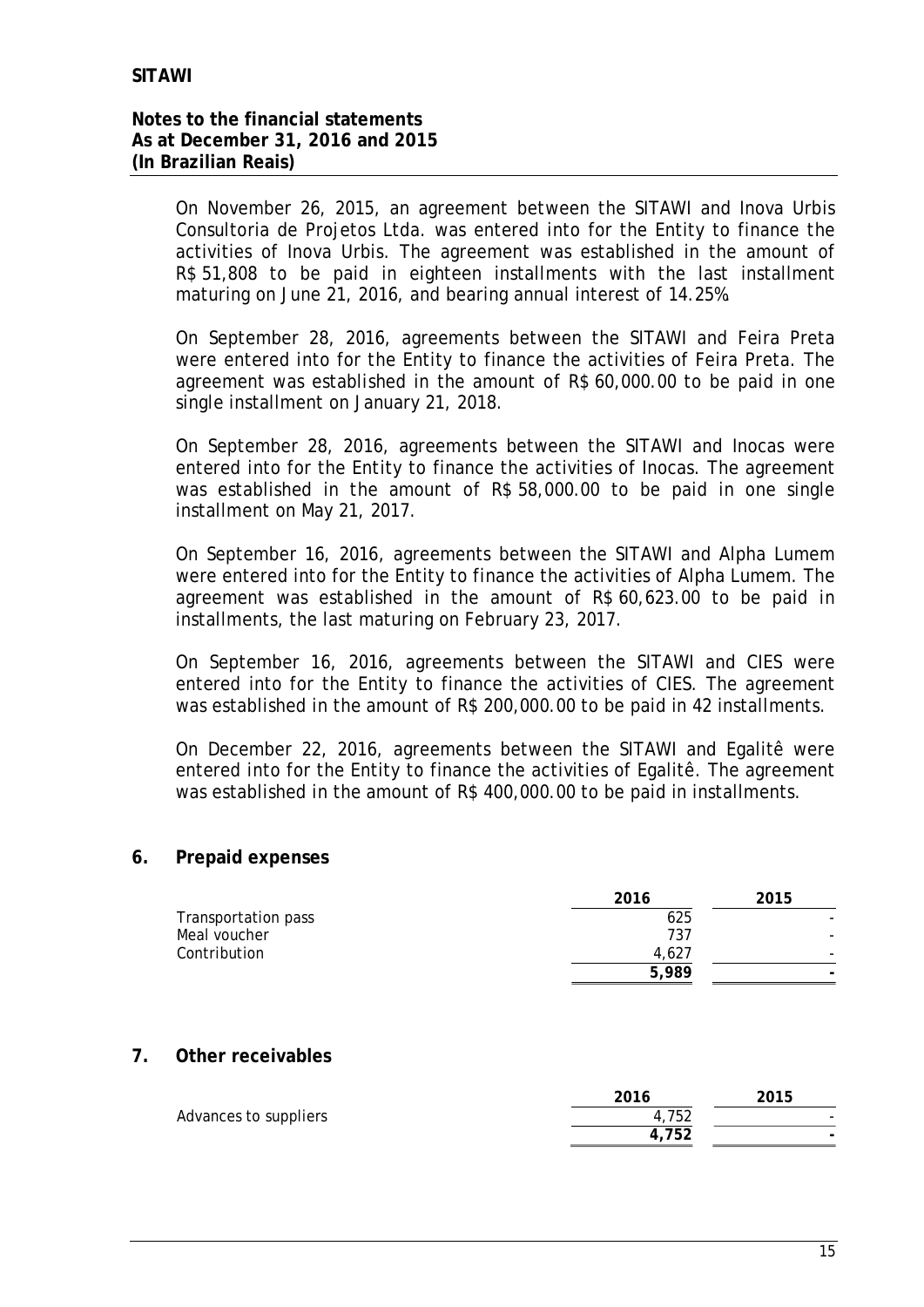#### **Notes to the financial statements As at December 31, 2016 and 2015 (In Brazilian Reais)**

## **8. Deposit and guarantees**

|                    | 2016   | 2015 |
|--------------------|--------|------|
| Collateral deposit | 29,154 | -    |
|                    | 29,154 | -    |
|                    |        |      |

The caption refers to a guarantee deposit for rent with Poseydon Participações e Empreendimentos Ltda.

#### **9. Fixed assets**

|                         | Depreciation |        |           |              |        |
|-------------------------|--------------|--------|-----------|--------------|--------|
|                         | rate %       | 2015   | Additions | Depreciation | 2016   |
| IT equipment            | 20           | 276    | 19.161    | (3,085)      | 16,352 |
| Machinery and equipment | 10           | 12,351 | 2.966     | (1.491)      | 13,826 |
| Furniture and fixtures  | 10           | 503    | 26,333    | (1,451)      | 25,385 |
|                         |              | 13,130 | 48,450    | (6,027)      | 55,563 |

Fixed asset items are not object of guarantee.

#### **10. Labor liabilities**

|                                                          | 2016  | 2015   |
|----------------------------------------------------------|-------|--------|
| Salaries payable                                         |       | 2,600  |
| Provision for vacation pay                               | 4.634 |        |
| Vacation pay charges                                     | 1,552 |        |
| Social security tax (INSS) payable                       | 138   | 10.663 |
| Self-employed worker payable                             |       | 16,896 |
| Withholding income tax (IRRF) on management fees payable |       | 99     |
| Employers' trade association payable                     |       | 93     |
|                                                          | 6.324 | 30,351 |

#### **11. Tax liabilities**

|                                           | 2016  | 2015  |
|-------------------------------------------|-------|-------|
| IRRF - Legal entity                       | 163   | 68    |
| IRRF - Ioans                              | 8     | 5,348 |
| PIS, COFINS and Social Contribution (PCC) | 611   | 282   |
| Tax on Services (ISS)                     | 1,800 | 450   |
| Tax on Financial Transactions (IOF)       |       | 1.514 |
| Withheld Tax on Services (ISS)            | 611   |       |
|                                           | 3.193 | 7.662 |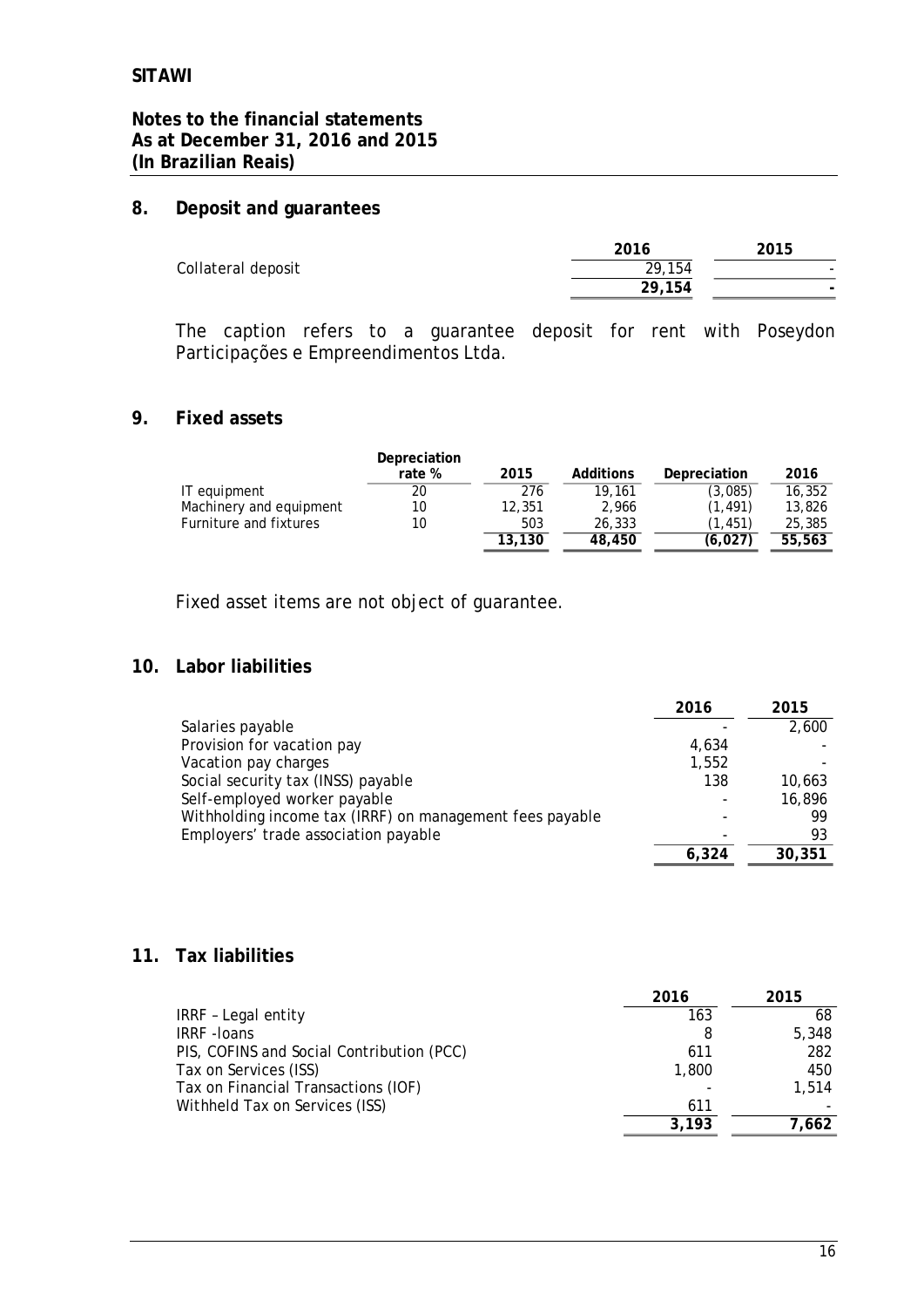#### **Notes to the financial statements As at December 31, 2016 and 2015 (In Brazilian Reais)**

#### **12. Other accounts payable**

|                           | 2016  | 2015   |
|---------------------------|-------|--------|
| Customers' advances       |       | 66,858 |
| Reimbursement of expenses |       | 610    |
| Accounts payable          | 2.065 |        |
|                           | 2.065 | 67.468 |
|                           |       |        |

#### **13. Obligations with transfers**

These refer to obligations to transfer funds to partners as agreed upon in the partnership agreements entered into between parties. The breakdown of these transfers is stated below:

|                              | 2016        | 2015      |
|------------------------------|-------------|-----------|
| Família C                    | 1,515,207   | 1,334,049 |
| <b>PF</b>                    | 37,709      | 80,000    |
| Projeto Fundo Mais Unidos    | 838,924     | 599,981   |
| Sou Minas - Projeto Mariana  |             | 102,738   |
| Fundação BMW                 | 229         |           |
| <b>Fundo Ellen Macarthur</b> | 262,631     |           |
| Sistema B                    | 317,713     |           |
| Ford Foundation              | 108,794     |           |
| $Caf Rio + B$                | 5.998       |           |
| Fundo FIIMP                  | 100,749     |           |
|                              | 3, 187, 954 | 2.116.768 |

The social fund Família C was created on December 06, 2012, and its established term is five years. The invested funds may be used for the realization of loan agreements, payment of expenses, acquisition and assignment of equipment, contracts of performance, consulting, and payment of allowances.

Dá Pé – Moved by the wish to reforest the country, the program "Um Pé de Quê?", created and produced by Pindorama Filmes and Canal Futura, and hosted by Regina Casé, launched in partnership with SOS Mata Atlântica Foundation the crowdfunding "Dá Pé". It aims to raise funds for planting 20 thousand seedlings, initially, of native trees of the Atlantic Forest, recovering 1.33 km of riparian forest along Rio Una, in the basin of Paraíba do Sul river, supplying the states of São Paulo, Rio de Janeiro and Minas Gerais.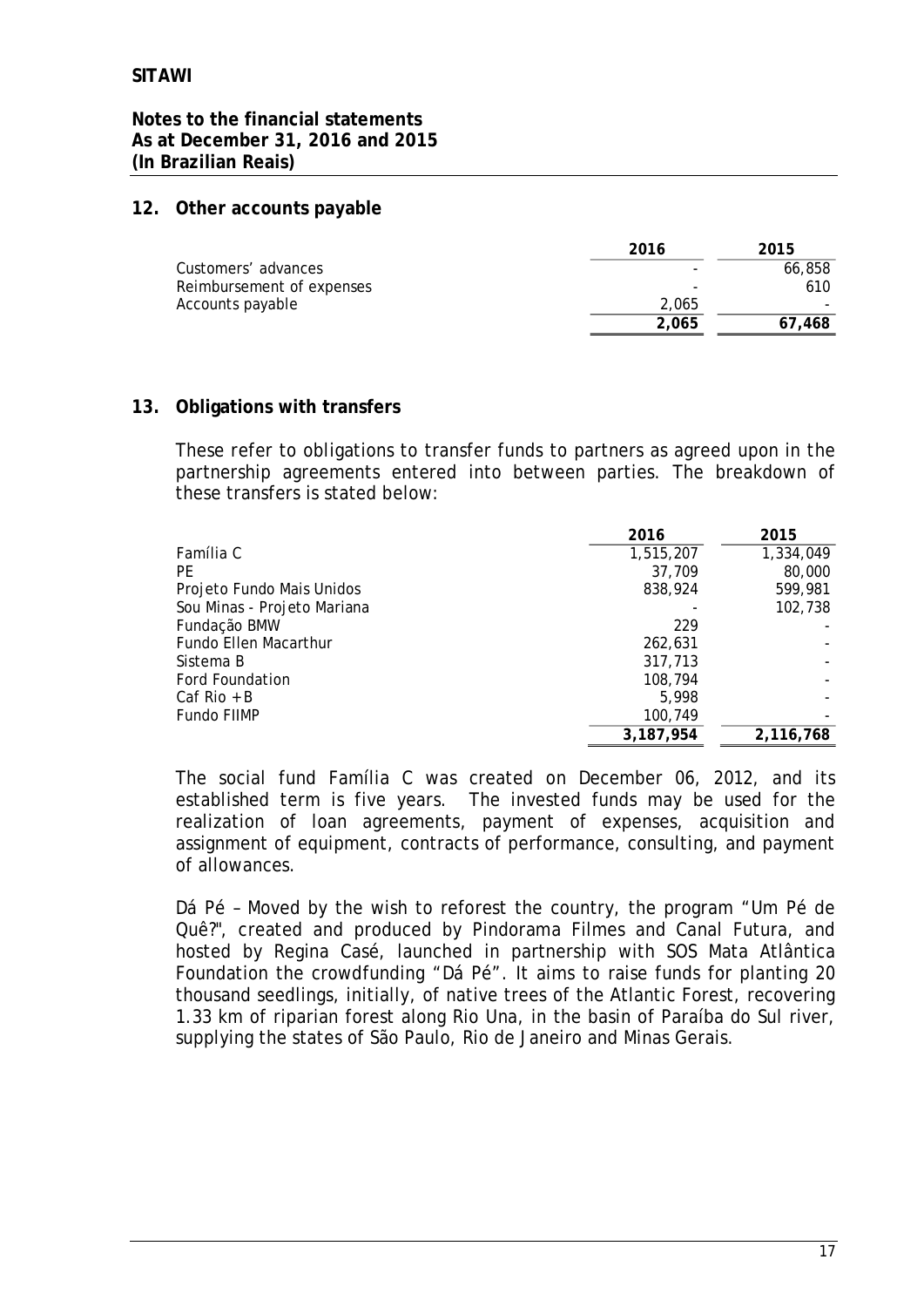The agreement with Fundo Mais Unidos is annually renewed with each member of the fund. The values received by SITAWI shall be used exclusively as transfers to programs defined by "Grupo + Unidos" and for own expenses, as defined by the Managing Committee. The program currently approved is "Unidos pela Amazônia". The target for annual reversal for financial management support is 4.7% of funds received in the calendar year.

The Fund Plataformas was created on August 08, 2014. The purpose of the agreement is to support the project "Doe Mais Doe Melhor" and "Desafio Brasil de Crowdfunding" in the amount of R\$ 100,000.

The Fund FBMV was created on November 01, 2014. The agreement was established in the amount of R\$ 71,980 to exclusively invest in supporting the activities of Fundação BMW in Brazil in 2014.

Sou Minas – In December 2015, artists such as Caetano Veloso, Criolo, Maria Gadú and Tulipa Ruiz performed in benefit concerts for the benefit of the families affected by the dam collapse in Mariana, state of Minas Gerais. The concerts gathered over 13 thousand supporters and the value collected through the tickets sales assigned to Fundo Filantrópico SouMinasGerais, managed by SITAWI Finanças do Bem. The amount of R\$ 450 thousand was collected and transferred to the project RiodeGente supporters, an independent research, coordinated by Greenpeace, to measure the impacts of the disaster and point solutions for rebuilding Rio Doce Basin in Minas Gerais.

Ford Foundation – Nuvem – Nuvem (Cloud) is a rural station developed for experiments, research and creation linked to technology and sustainability. SITAWI is responsible for the financial management of the donations from Ford Foundation for the development of the activities of the project.

Ford Foundation – Fórum Justiça – With the support of Ford Foundation, Fórum Justiça has the purpose of discussing justice public policy. The discussion on a democratic justice system is held considering the Latin America context and the dimensions of recognition and redistribution. The project was granted with 200 thousand US dollars for the performance of its activities during two years.

Rio+B is a project to incentive companies and business networks to evaluate and become aware of their social and environmental impact, aiming to engage the private sector in the sustainability agenda of the city of Rio de Janeiro. Carried out by Sistema B, in partnership with the Municipal Government of Rio de Janeiro and Ellen MacArthur Foundation, the project uses globally known, free online tools for measuring the social and environmental impact of organizations in the metropolitan region of Rio de Janeiro.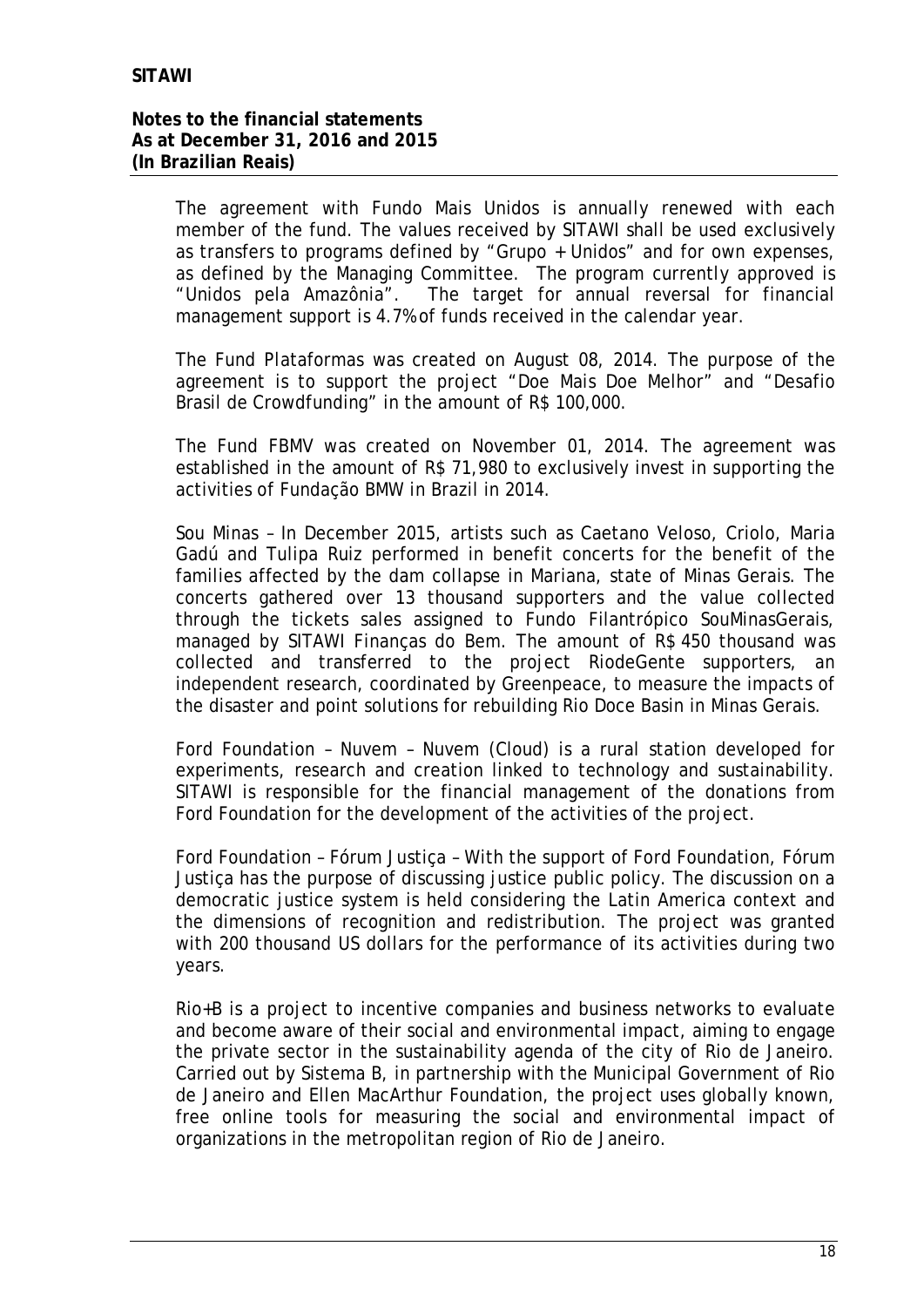Ellen MacArthur Foundation (EMF) is an English foundation with the purpose of inspiring a generation to rethink, redesign and build a positive future through the transition for a circular economy that is regenerative and restorative. In order to achieve that, it established the Circular Economy 100 (CE100), a precompetitive innovation program established to enable organizations to develop new opportunities and realize their circular economy ambitions faster. In one single platform, it brings together corporates, governments and cities, academic institutions, emerging innovators and affiliates. In 2015, EMF launched in Brazil the first local network for the program, CE100 Brasil, creating a fund with SITAWI for the financial management of the Brazilian program.

FIIMP – Fundações e Institutos de Impacto was inspired by recommendation No. 2 of the Social Finance Task Force, dealing with the protagonist of Institutes and Foundations. Donations and investments are suggested to allow pilot and innovative initiatives in the area of Social Finance and Impact Businesses. The group acts independently, with its own governance structure and believes that through collaboration it is possible to influence the area of social finance and increase the funds available to social and environmental businesses, inspiring other social players to also do it.

It is part of this group: Childhood, Fundação BMW, Fundação Grupo Boticário de Proteção à Natureza, Fundação Lemann, Fundação Otacílio Coser (FOCO), Fundação Raízen, Fundação Telefônica Vivo, Fundação Tide Setúbal, Fundo Vale, Instituto Ayrton Senna, Instituto Coca-Cola Brasil, Instituto Cyrela, Instituto de Cidadania Empresarial (ICE), Instituto EDP, Instituto Holcim, Instituto InterCement, Instituto Phi, Instituto Sabin, Instituto Samuel Klein, Instituto Vedacit, Instituto Votorantim and Oi Futuro.

Sistema B – Fund set up from the donation of BMW Foundation to support the operations of Sistema B in Brazil.

#### **14. Net assets**

Net assets are made up of the funds totally paid in from the initial donation and the surpluses resulting from the Entity's activities, calculated at the end of each fiscal year.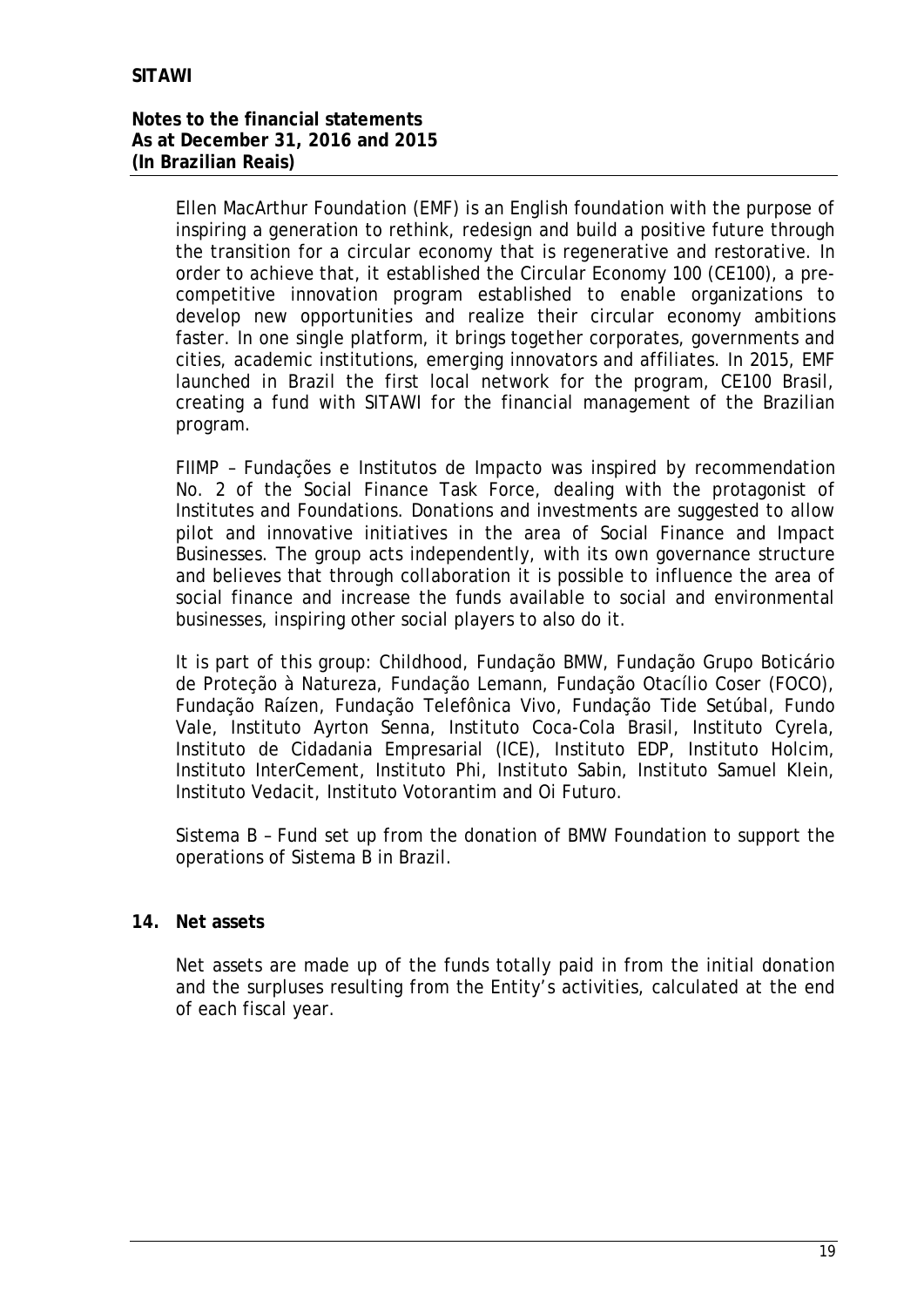#### **15. Private grants**

These record donation funds received by SITAWI to realize its core expenses (donations) and supplemental expenses:

|                         | 2016      | 2015      |
|-------------------------|-----------|-----------|
| Donations               | 1,160,781 | 1,253,847 |
| Net revenues from loans | 61.778    | 159,522   |
| Reversal of funds       | 191,552   | 96.407    |
|                         | 1,414,111 | 1,509,776 |

The fund reversals refer to amounts that the Entity reverses to use in its finances arising from amounts received from the social funds. Taking into consideration the agreement entered into with each fund, these funds are used to maintain the Entity's operating activities.

#### **16. Personnel expenses**

|                                       | 2016    | 2015    |
|---------------------------------------|---------|---------|
| Management compensation               | 245,775 | 263,726 |
| <b>Salaries</b>                       | 39,828  | 24,315  |
| Vacation pay                          | 7,601   | 2,580   |
| Year-end bonus                        | 3,475   | 2,903   |
| <b>Interns</b>                        | 127,350 | 51,510  |
| Selection and trainings               | 4,645   |         |
| <b>Bonuses</b>                        | 12,566  |         |
| Life insurance                        | 179     | 151     |
| Transportation pass                   | 6,366   | 2,583   |
| Workers' Meal Program                 | 7,571   | 3,995   |
| Health insurance                      | 14,080  | 8,507   |
| Social Security Tax (INSS)            | 10,222  | 62,819  |
| Severance pay fund (FGTS)             | 3,183   | 2,047   |
| Vacation pay charges                  | 2,546   |         |
| Year-end bonus charges                | 1,164   |         |
| Social Contribution (PIS) on payroll  | 463     | 256     |
| INSS on management fees               | 51,668  |         |
| Remuneration of self-employed workers |         | 17,080  |
|                                       | 538,686 | 442,472 |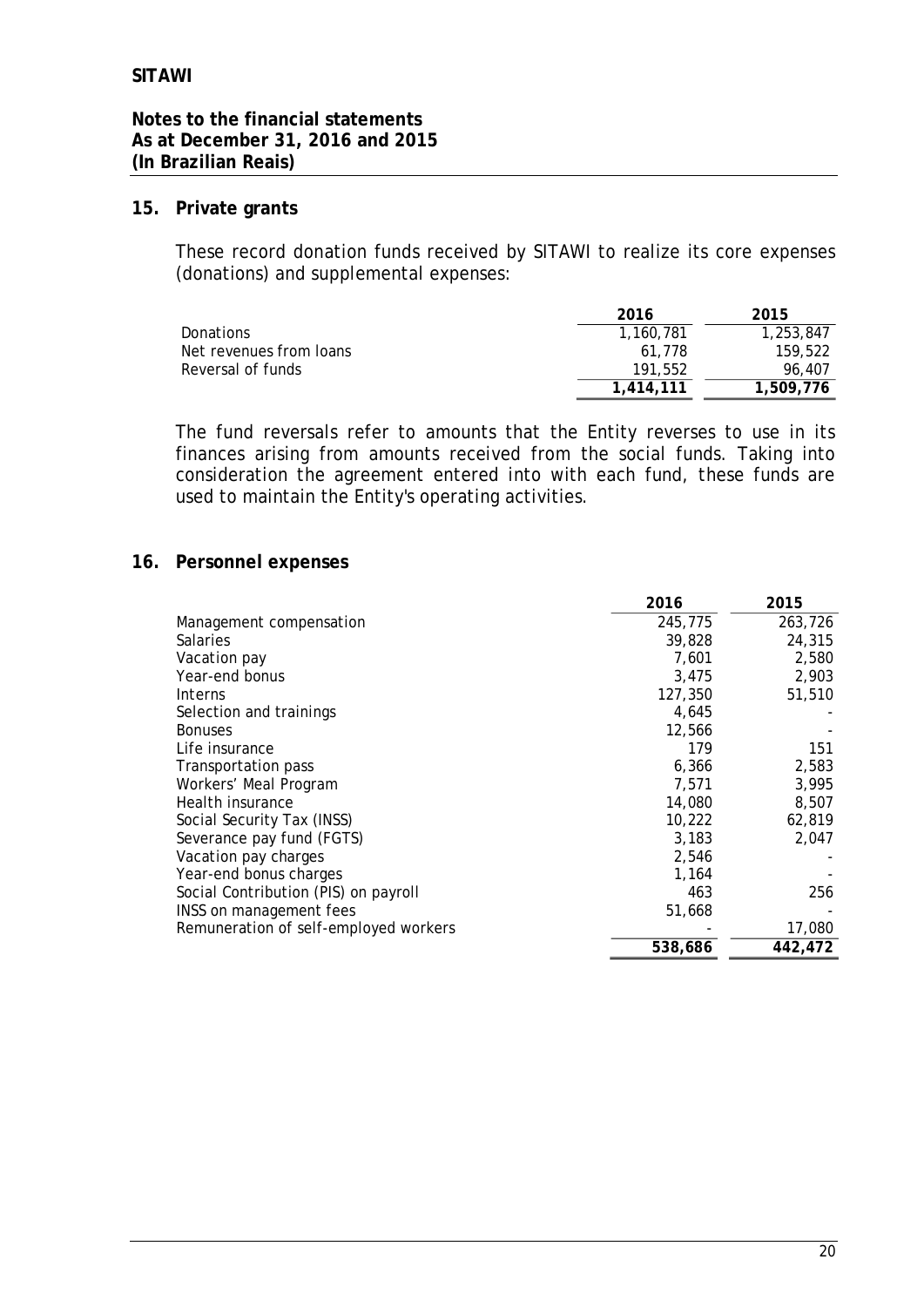#### **Notes to the financial statements As at December 31, 2016 and 2015 (In Brazilian Reais)**

## **17. Administrative expenses**

|                                       | 2016      | 2015    |
|---------------------------------------|-----------|---------|
| Rent - sundry                         | 751       |         |
| Rent and HOA fees                     | 143,948   | 80,656  |
| Subscriptions and publications        | 3,184     |         |
| Transportation                        | 22,779    |         |
| Maintenance, conservation and repairs | 24,032    |         |
| Depreciation and amortization         | 6,027     | 2,667   |
| Expenses on permanent assets          | 6,440     | 9,122   |
| Communication expenses                | 9,415     | 7,297   |
| Expenses on vehicles                  | 154       |         |
| Sundry expenses                       | 3,413     | 17,560  |
| Legal expenses                        | 4,100     |         |
| Freight                               | 3,199     |         |
| Taxes, fees and contributions         | 6,905     | 17,373  |
| Electricity                           | 13,387    | 4,895   |
| Office supply/materials               | 6,526     | 911     |
| Insurance                             | 1,875     |         |
| Services rendered - Natural person    | 8,669     | 58,677  |
| Services rendered - Legal entity      | 710,676   | 510,908 |
| Travel and lodging                    | 163,141   | 121,439 |
| Meals and snacks                      | 31,700    | 22,428  |
| Mail services                         | 1,074     | 2,079   |
| Graphic services                      | 2,776     |         |
| Gifts                                 | 500       | 90,460  |
| <b>Union Dues</b>                     | 10,048    | 645     |
| INSS self-employed workers            | 1,677     |         |
| Property Tax (IPTU)                   | 9,849     |         |
| Events and promotions                 |           | 1,373   |
| Advisory services                     |           | 12,667  |
| Costs on IT                           |           | 5,012   |
| Kitchen                               |           | 975     |
| Losses on credits                     |           | 24,885  |
|                                       | 1,196,245 | 992,029 |

## **18. Revenue from services rendered**

It mainly refers to revenues from advisory services rendered in 2016 in the amount of R\$ 288,849 (R\$ 307,140 in 2015).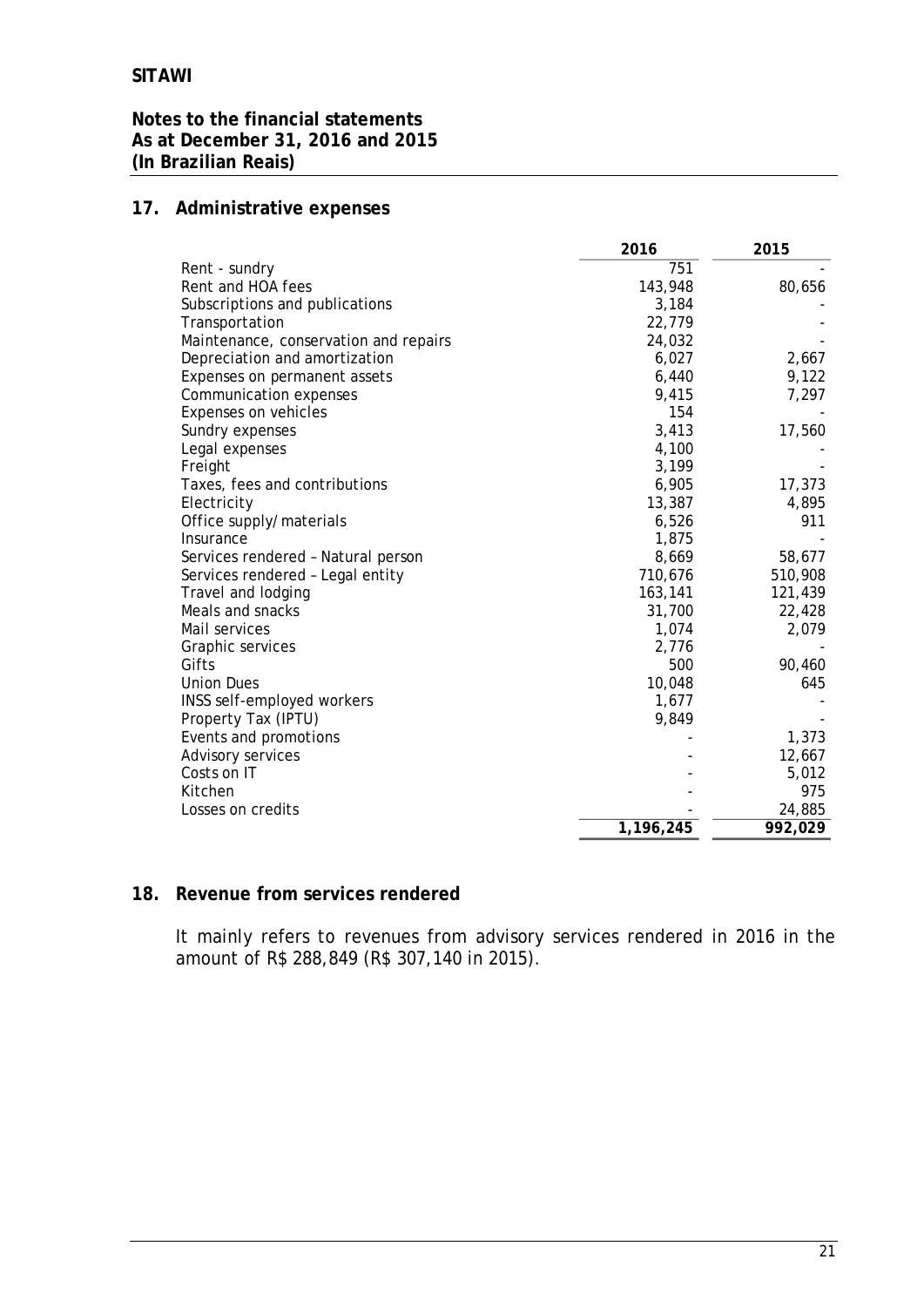#### **Notes to the financial statements As at December 31, 2016 and 2015 (In Brazilian Reais)**

#### **19. Financial income (loss), net**

|                                    | 2016      | 2015     |
|------------------------------------|-----------|----------|
| <b>Financial revenues</b>          |           |          |
| Interest gains                     | 18        | 1,931    |
| Discounts obtained                 | 253       |          |
| Return on financial investments    | 104,467   | 73,531   |
|                                    | 104,738   | 75,462   |
| Financial expenses                 |           |          |
| Interest losses                    | (199)     | (256)    |
| Discounts granted                  | (2)       |          |
| Bank expenses                      | (1, 502)  | (1, 350) |
| Income tax on financial investment | (16, 237) |          |
| Selling expenses                   | (193)     |          |
| Monetary losses                    |           | (4, 284) |
| <b>IOF</b>                         | (594)     | (1, 542) |
|                                    | (18, 727) | (7, 432) |
|                                    | 86,011    | 68,030   |

### **20. IRPJ (Corporate Income Tax) exemption**

The Entity, given its purpose and goals and pursuant to article 170 of the Income Tax Regulation (RIR), is not subject to the Corporate Income Tax. The Entity annually files the Legal Entity Income Tax Return (DIPJ) - Tax and Accounting Bookkeeping (ECF).

**21. Financial instruments**

The existing financial transactions involve usual assets and liabilities related to the Entity's business activity, especially short-term investments, accounts receivable and payable. These transactions are presented in the statements of financial position at cost plus related revenues and expenses which, in view of the nature of the transactions and maturities, approximate market values. During 2016 and 2015, the Entity did not conduct transactions with derivatives.

The Entity is exposed to the following risks resulting from the use of financial instruments:

- Credit risk:
- Liquidity risk:
- Market risk.